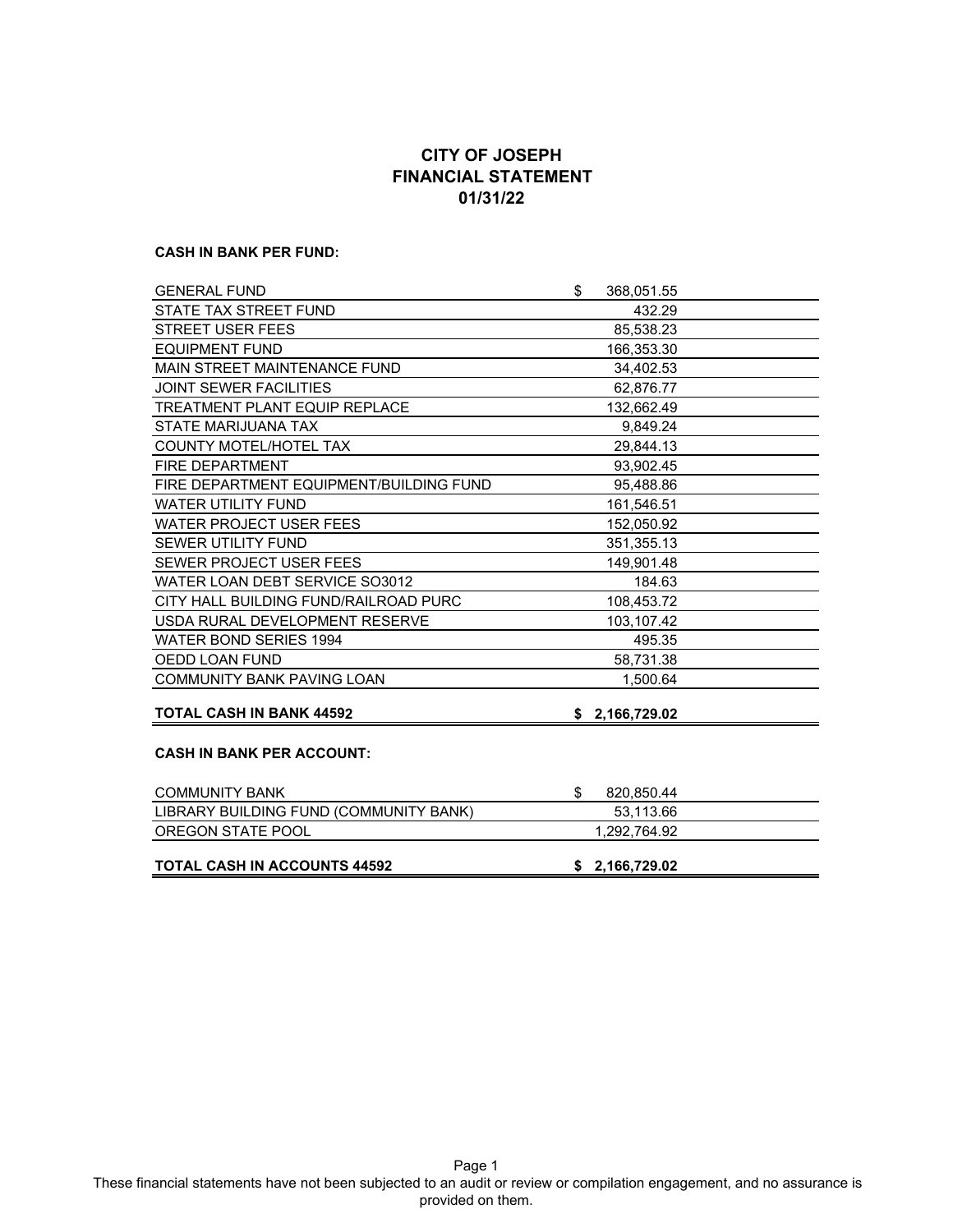### **CASH AND RECEIPTS 01/31/22**

| <b>GENERAL FUND</b>                     | <b>BUDGET</b>    | <b>RECEIVED</b>    | <b>OVER (UNDER)</b>    |
|-----------------------------------------|------------------|--------------------|------------------------|
| CASH IN BANK 07/01/21                   | \$<br>219,595.17 | \$<br>219,595.17   | \$                     |
| STATE LIQUOR APPORTIONMENT              | 16,000.00        | 12,632.04          | (3,367.96)             |
| <b>CIGARETTE TAX</b>                    | 1,300.00         | 603.71             | (696.29)               |
| UTILITIES - FRANCHISE                   | 49,000.00        | 35,777.18          | (13, 222.82)           |
| <b>LICENSE AND PERMITS</b>              | 2,000.00         | 1,520.18           | (479.82)               |
| MISCELLANEOUS/REFUNDS                   | 100.00           | 124,980.80         | 124,880.80             |
| <b>INTEREST (BANK)</b>                  | 4,000.00         | 419.90             | (3,580.10)             |
| <b>INTEREST (TAXES)</b>                 | 300.00           |                    | (300.00)               |
| <b>TAXES DELINQUENT</b>                 | 15,000.00        |                    | (15,000.00)            |
| <b>TAXES CURRENT</b>                    | 333,000.00       | 289,732.33         | (43, 267.67)           |
| LICENSE (TRANSIENT BUSINESS & CJD)      | 2,400.00         | 80.00              | (2,320.00)             |
| <b>RENT-MEDICAL BUILDING</b>            |                  |                    |                        |
| <b>LIBRARY GRANT</b>                    | 1,000.00         | 1,000.00           |                        |
| <b>LIBRARY EXPANSION FUNDS</b>          |                  | 261.65             | 261.65                 |
| <b>RENT-COMMUNITY CENTER</b>            | 1,000.00         | 1,400.00           | 400.00                 |
| <b>GRANT - COVID</b>                    |                  |                    |                        |
| <b>GRANTS - WEST END INDUSTRIAL IMP</b> | 145,000.00       |                    | (145,000.00)           |
| <b>TOTAL RECEIPTS GENERAL FUND</b>      | \$<br>789,695.17 | \$<br>688,002.96   | \$<br>(101,692.21)     |
| STATE TAX STREET FUND                   | \$<br>439,184.00 | \$<br>233,195.54   | \$<br>(205, 988.46)    |
| <b>STREET USER FEE</b>                  | 158,000.00       | 85,538.23          | (72, 461.77)           |
| <b>EQUIPMENT FUND</b>                   | 187,487.00       | 166,353.30         | (21, 133.70)           |
| MAIN STREET MAINTENANCE FUND            | 105,566.00       | 62,096.86          | (43, 469.14)           |
| <b>JOINT SEWER FACILITIES</b>           | 4,096,280.00     | 233,318.00         | (3,862,962.00)         |
| TREATMENT PLANT EQUIP. REPLACEME        | 174,227.00       | 132,662.49         | (41, 564.51)           |
| STATE MARIJUANA TAX                     | 15,225.88        | 9,849.24           | (5,376.64)             |
| COUNTY MOTEL/HOTEL TAX                  | 30,622.19        | 39,044.13          | 8,421.94               |
| FIRE DEPARTMENT                         | 287,562.00       | 147,342.16         | (140, 219.84)          |
| FIRE DEPARTMENT EQUIP/BLDG FUND         | 94,943.00        | 95,488.86          | 545.86                 |
| <b>WATER UTILITY FUND</b>               | 2,943,165.00     | 410,588.23         | (2,532,576.77)         |
| WATER PROJECT USER FEE                  | 156,929.00       | 152,050.92         | (4,878.08)             |
| SEWER UTILITY FUND                      | 441,826.00       | 455,333.15         | 13,507.15              |
| SEWER PROJECT USER FEE                  | 155,788.00       | 149,901.48         | (5,886.52)             |
| CITY HALL BUILDING FUND/RR PROP         | 114,932.00       | 108,453.72         | (6,478.28)             |
| USDA RURAL DEVELOPMENT RESERVE          | 103,247.00       | 103,107.42         | (139.58)               |
| <b>WATER BOND SERIES 94</b>             | 62,339.00        | 495.35             | (61, 843.65)           |
| WATER LOAN DEBT SERVICE SO3012          | 98,711.00        | 98,801.05          | 90.05                  |
| OEDD LOAN FUND                          | 232,579.00       | 142,817.38         | (89, 761.62)           |
| COMMUNITY BANK LOAN REPAYMENT           | 106,000.00       | 47,753.20          | (58, 246.80)           |
| <b>TOTAL RECEIPTS ALL FUNDS</b>         | \$10,794,308.24  | \$<br>3,562,193.67 | \$<br>(7, 232, 114.57) |
| TOTAL EXPENDITURES ALL FUNDS            | \$10,688,308.24  | \$<br>1,395,559.45 |                        |
| <b>CASH IN BANK 44592</b>               |                  | \$<br>2,166,634.22 |                        |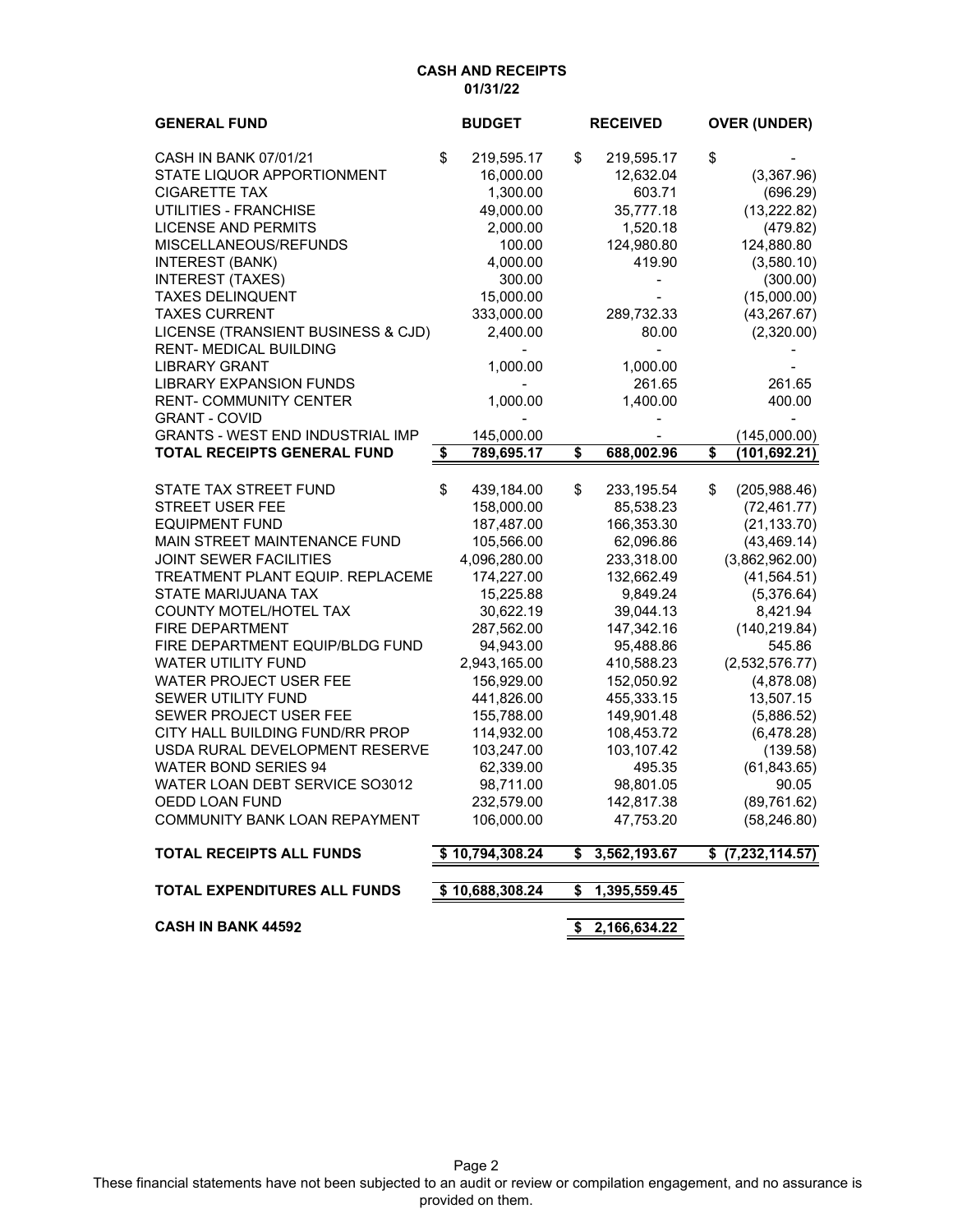### **GENERAL FUND EXPENDITURES 01/31/22**

| <b>CITY HALL:</b>                                             | <b>BUDGET</b>         | <b>EXPENDED</b>                          | <b>OVER (UNDER)</b>       |
|---------------------------------------------------------------|-----------------------|------------------------------------------|---------------------------|
| 400-01 RECORDER/ADMINISTRATOR                                 | \$<br>85,000.00       | \$<br>58,122.50                          | \$<br>(26, 877.50)        |
| 400-02 ASSISTANT CLERK                                        | 53,000.00             | 30,337.57                                | (22, 662.43)              |
| 400-03 PUBLIC WORKS SUPERVISOR<br>400-04 PAYROLL COSTS        | 56,880.00             | 50.22<br>11,691.52                       | 50.22<br>(45, 188.48)     |
| 400-08 CPA SERVICES                                           | 12,000.00             | 21,600.00                                | 9,600.00                  |
| 400-10 LEGAL & PROFESSIONAL                                   | 25,000.00             | 13,472.33                                | (11,527.67)               |
| 400-11 OFFICE SUPPLIES & MISC.                                | 13,400.00             | 4,146.28                                 | (9,253.72)                |
| 400-13 INSURANCE & BONDING                                    | 8,000.00              | 7,536.39                                 | (463.61)                  |
| 400-14 UTILITIES & TELEPHONE                                  | 12,000.00             | 7,414.20                                 | (4,585.80)                |
| 400-15 FEES, DUES, AD, & ELECT.<br>400-16 AUDIT               | 8,000.00<br>2,500.00  | 6,607.17<br>$\qquad \qquad \blacksquare$ | (1,392.83)<br>(2,500.00)  |
| 400-17 TRAVEL/TRAINING                                        | 2,500.00              | 158.50                                   | (2,341.50)                |
| 400-18 MISC, REPAIR & MAINT                                   | 3,000.00              | 1,364.89                                 | (1,635.11)                |
| 400-20 EQUIPMENT FUND                                         | 12,500.00             | 24,511.47                                | 12,011.47                 |
| 400-21 SENIOR SERVICES                                        | 600.00                |                                          | (600.00)                  |
| 400-22 ORDIANCE PUB & NEWSLETTER                              | 4,000.00              |                                          | (4,000.00)                |
| 400-24 PUBLIC EDUCATION                                       | 1,200.00              |                                          |                           |
| 400-30 TRANS-CITY HALL/RR PURC<br>400-31 TRANS TO STREET FUND | 5,000.00<br>11,000.00 |                                          | (5,000.00)<br>(11,000.00) |
| 400-31 TRANS TO FIRE FUND                                     | 10,000.00             |                                          | (10,000.00)               |
| 400-33 TRANS TO SEWER FUND                                    |                       |                                          |                           |
| 400-34 TRANS TO WATER FUND                                    |                       |                                          |                           |
| 400-36 TRANS TO MAIN STREET FUND                              | 20,000.00             |                                          | (20,000.00)               |
| 400-35 OPERATING CONTINGENCY                                  | 14,000.00             |                                          | (14,000.00)               |
| <b>TOTAL CITY HALL</b>                                        | \$<br>359,580.00      | \$<br>187,013.04                         | \$<br>(171, 366.96)       |
|                                                               |                       |                                          |                           |
|                                                               |                       |                                          |                           |
| <b>POLICE DEPARTMENT:</b>                                     | <b>BUDGET</b>         | <b>EXPENDED</b>                          | <b>OVER (UNDER)</b>       |
| 450-01 CONTRACT WITH COUNTY                                   | \$<br>20,160.00       | \$<br>20,664.69                          | \$<br>504.69              |
| 450-03 PAYROLL COSTS                                          | \$<br>2,419.00        |                                          | \$<br>(2,419.00)          |
| <b>TOTAL POLICE DEPARTMENT</b>                                | \$<br>22,579.00       | \$<br>20,664.69                          | \$<br>504.69              |
|                                                               |                       |                                          |                           |
| PARK, BLDG., MISCELLANEOUS                                    | <b>BUDGET</b>         | <b>EXPENDED</b>                          | <b>OVER (UNDER)</b>       |
| 550-02 PARKS LEAD                                             | \$<br>56,775.00       | \$<br>33,638.53                          | \$<br>(23, 136.47)        |
| 550-03 PAYROLL COSTS                                          | 6,813.00              | 14,397.99                                | 7,584.99                  |
| 550-04 ON CALL                                                | 2,500.00              | 4,972.06                                 | 2,472.06                  |
| 550-05 ALL SEASONAL                                           | 29,000.00             |                                          | (29,000.00)               |
| 550-07 INSURANCE                                              | 5,180.00              | 5,180.00                                 |                           |
| 550-09 EID MAIN ST MAINTENANCE<br>550-10 SOLID WASTE          |                       |                                          |                           |
| 550-11 PARK-MATERIAL & SUPPLIES                               | 7,500.00              | 1,832.34                                 | (5,667.66)                |
| 550-12 SHOP SUPPLIES & TOOLS                                  | 7,500.00              | 2,639.90                                 | (4,860.10)                |
| 550-14 BBB DONATION CITY PARK                                 |                       |                                          |                           |
| 550-15 TAXES MEDICAL BUILDING                                 |                       |                                          |                           |
| 550-16 HOTEL/MOTEL TAX PROJECTS                               | 41,000.00             |                                          | (41,000.00)               |
| 550-18 UTILITIES & TELEPHONE                                  | 9,500.00              | 6,947.86                                 | (2, 552.14)               |
| 550-19 BLDGS-REPAIR & MAINT.<br>550-21 PLAYGROUND MAINTENANCE | 1,500.00<br>6,000.00  | 128.85<br>868.43                         | (1,371.15)<br>(5, 131.57) |
| 550-22 PARK IMPROVE/UPGRADES                                  | 12,000.00             | 417.77                                   | (11, 582.23)              |
| 550-31 TRANS. TO MAIN ST MAINT.                               |                       |                                          |                           |
| TOTAL PARK, BLDG, MISC.<br>(Res. 2011-03)                     | \$<br>185,268.00      | \$<br>71,023.73                          | \$<br>(114,244.27)        |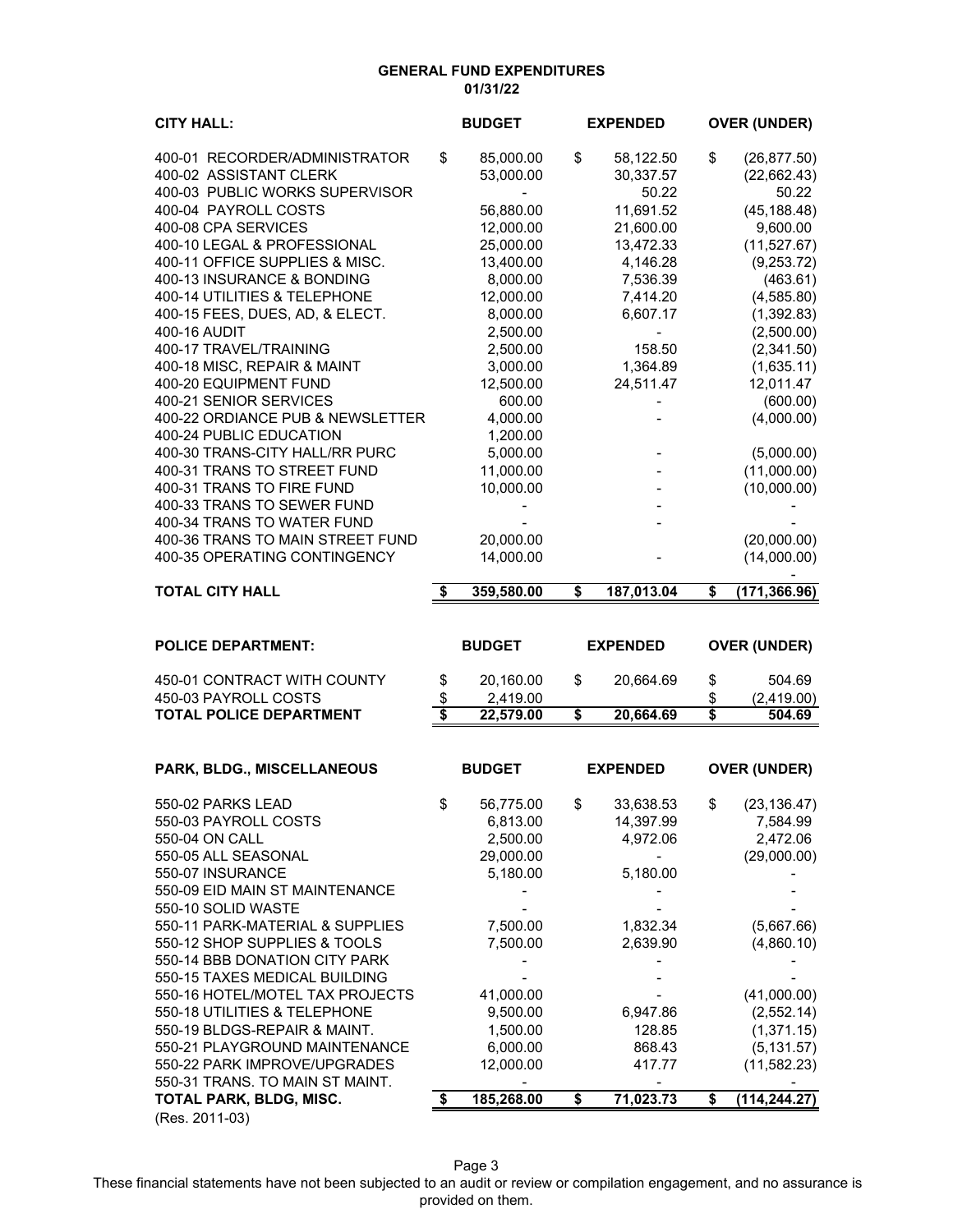| <b>LIBRARY DEPARTMENT</b>       | <b>BUDGET</b>   | <b>EXPENDED</b> | <b>OVER (UNDER)</b> |
|---------------------------------|-----------------|-----------------|---------------------|
| 575-01 LIBRARIAN                | \$<br>20,160.00 | \$<br>8,568.00  | \$<br>(11,592.00)   |
| 575-03 PAYROLL COSTS            | 2.419.00        | 3,278.28        | 859.28              |
| 575-11 SUPPLIES/POSTAGE         | 2,250.00        |                 | (2,250.00)          |
| 575-12 BOOKS                    | 7.400.00        | 5.479.65        | (1,920.35)          |
| 575-13 DATA BASE                | 3,200.00        | 2,266.00        | (934.00)            |
| 575-14 TELEPHONE/INTERNET       | 1,400.00        | 894.53          | (505.47)            |
| 575-15 REPAIRS & MAINTENANCE    | 440.00          |                 | (440.00)            |
| 575-16 STATE GRANT              | 1,000.00        |                 | (1,000.00)          |
| 575-20 LIBRARY EXPANSION        | 53,000.00       |                 | (53,000.00)         |
| <b>TOTAL LIBRARY DEPARTMENT</b> | 91.269.00       | 20.486.46       | (70,782.54)         |
|                                 |                 |                 |                     |

| <b>COMMUNITY CENTER</b>          | <b>BUDGET</b> |    | <b>EXPENDED</b> |    | <b>OVER (UNDER)</b> |
|----------------------------------|---------------|----|-----------------|----|---------------------|
| 580-01 PUBLIC WORKS SUPERVISOR   | \$            | \$ | 128.18          | \$ | 128.18              |
| 580-02 LABOR - PUBLIC WORKS      | 3,000.00      |    |                 |    | (3,000.00)          |
| 580-03 PAYROLL COSTS             | 360.00        |    | 55.84           |    | (304.16)            |
| 580-07 INSURANCE                 | 3,100.00      |    | 3,100.00        |    |                     |
| 580-11 SUPPLIES                  | 1,525.00      |    | 99.98           |    | (1,425.02)          |
| 580-12 IMPROVEMENTS/UPGRADES     | 500.00        |    |                 |    | (500.00)            |
| 580-13 JANITORIAL                |               |    | 1,451.83        |    | 1,451.83            |
| 580-14 UTILITIES - POWER/PROPANE | 7,500.00      |    | 4.101.72        |    | (3,398.28)          |
| 580-15 EQUIP. REPAIR/MAINTENANCE | 6.500.00      |    | 2.569.04        |    | (3,930.96)          |
| 580-16 BLDG/GROUND IMPROVEMENTS  | 12,000.00     |    |                 |    | (12,000.00)         |
| <b>TOTAL COMMUNITY CENTER</b>    | 34.485.00     | S  | 11.506.59       | S  | (22.978.41)         |

| <b>BLACKBURN BUILDING</b>          |    | <b>BUDGET</b> |    | <b>EXPENDED</b> |    | <b>OVER (UNDER)</b> |
|------------------------------------|----|---------------|----|-----------------|----|---------------------|
| 590-01 PUBLIC WORKS SUPERVISOR     | \$ |               | \$ |                 | \$ |                     |
| 590-02 LABOR - PUBLIC WORKS        |    | 3.000.00      |    |                 |    | (3,000.00)          |
| 590-03 PAYROLL COSTS               |    | 360.00        |    |                 |    | (360.00)            |
| 590-07 INSURANCE                   |    | 2.170.00      |    | 2,170.00        |    |                     |
| 590-11 REPAIRS/MAINTENANCE         |    | 9,900.00      |    | 3,783.47        |    | (6, 116.53)         |
| 590-15 PROPERTY TAXES              |    |               |    |                 |    |                     |
| 590-20 BLDG UPGRADES - COMPLIANCE  |    | 19,020.00     |    | 3,303.43        |    | (15,716.57)         |
| <b>TOTAL BLACKBURN BUILDING</b>    |    | 34,450.00     | S  | 9,256.90        | S  | (9,476.53)          |
| <b>TOTAL GEN FUND EXPENDITURES</b> | \$ | 727,631.00    | \$ | 319,951.41      | \$ | (407, 679.59)       |
| UNAPPROPRIATED GENERAL FUND        | S  | 62,064.17     | \$ |                 | \$ | (62,064.17)         |
| <b>TOTAL</b>                       |    | 789,695.17    | S  | 319,951.41      | \$ | (469,743.76)        |
|                                    |    |               |    |                 |    |                     |

Page 4 These financial statements have not been subjected to an audit or review or compilation engagement, and no assurance is provided on them.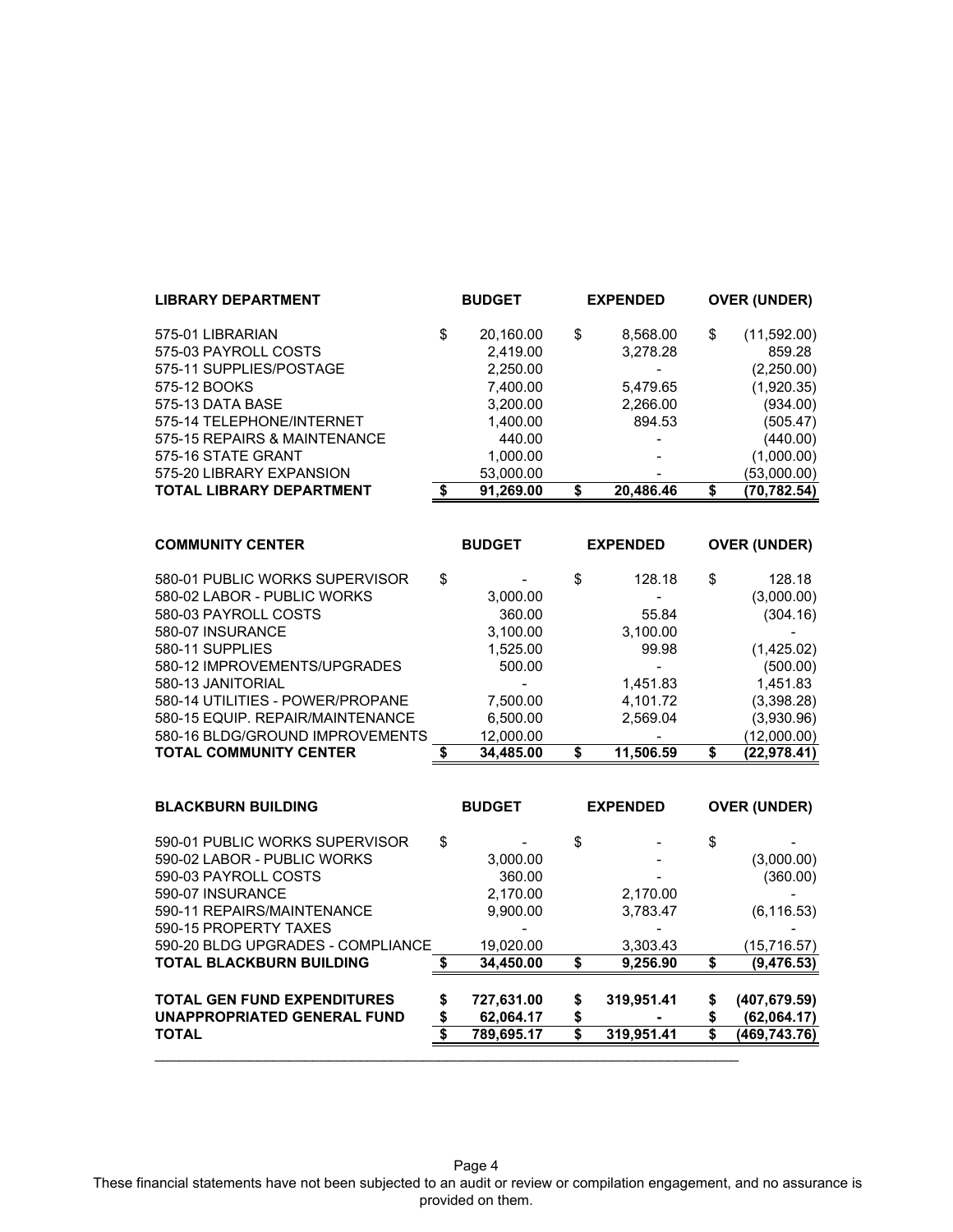### **SPECIAL FUND/ENTERPRISE FUND/OTHER FUND RECEIPTS & EXPENDITURES 01/31/22**

### **STATE MARIJUANA TAX**

| <b>RECEIPTS:</b>                                                                     |      | <b>BUDGET</b>          | <b>RECEIVED</b> |                                 | <b>OVER (UNDER)</b> |                     |
|--------------------------------------------------------------------------------------|------|------------------------|-----------------|---------------------------------|---------------------|---------------------|
| CASH IN BANK PFR FUND:<br><b>MARIJUANA TAX STATE SHARE</b><br><b>INTEREST (BANK)</b> | \$   | 8,225.88<br>7.000.00   | \$              | 8,225.88<br>1,607.53<br>15.83   | \$                  | (5,392.47)<br>15.83 |
| <b>TOTAL RECEIPTS</b>                                                                | - \$ | 15,225.88              | \$              | 9,849.24                        | \$                  | (5,376.64)          |
| <b>EXPENDITURES:</b>                                                                 |      | <b>BUDGET</b>          |                 | <b>EXPENDED</b>                 |                     | <b>OVER (UNDER)</b> |
| <b>CONTINGENCY</b>                                                                   | \$   | 15,225.88              | \$              |                                 | \$                  | (15, 225.88)        |
| <b>TOTAL EXPENDITURES</b>                                                            | \$   | 15,225.88              | \$              |                                 | \$                  | (15, 225.88)        |
| <b>STATE MARIJUANA TAX</b><br><b>CASH IN BANK 44592</b>                              |      |                        | \$              | 9,849.24                        |                     |                     |
| <b>COUNTY MOTEL/HOTEL TAX</b>                                                        |      |                        |                 |                                 |                     |                     |
| <b>RECEIPTS:</b>                                                                     |      | <b>BUDGET</b>          |                 | <b>RECEIVED</b>                 |                     | <b>OVER (UNDER)</b> |
| <b>CASH IN BANK PER FUND:</b><br>COUNTY MOTEL/HOTEL TAX<br><b>INTEREST (BANK)</b>    | \$   | 14,622.19<br>16,000.00 | \$              | 14,622.19<br>24,403.76<br>18.18 | \$                  | 8,403.76<br>18.18   |
| <b>TOTAL RECEIPTS</b>                                                                | \$   | 30,622.19              | \$              | 39,044.13                       | \$                  | 8,421.94            |
| <b>EXPENDITURES:</b>                                                                 |      | <b>BUDGET</b>          |                 | <b>EXPENDED</b>                 |                     | <b>OVER (UNDER)</b> |

400-23 HOTEL/MOTEL TAX EXPENSE  $\begin{array}{cccc} 4,000.00 & 400.23 & 5,200.00 \\ 400-35 & 4,000.35 & 5,200.00 \end{array}$  (26,622.19) 400-35 CONTINGENCY 26,622.19

**TOTAL EXPENDITURES 30,622.19 \$ 9,200.00 \$ (21,422.19) \$** 

**COUNTY MOTEL/HOTEL TAX CASH IN BANK 44592 \$ 29,844.13**

Page 5 These financial statements have not been subjected to an audit or review or compilation engagement, and no assurance is provided on them.

````````````````````````````````````````````````````````````````````````````````````````````````````````````````````````````````````````````````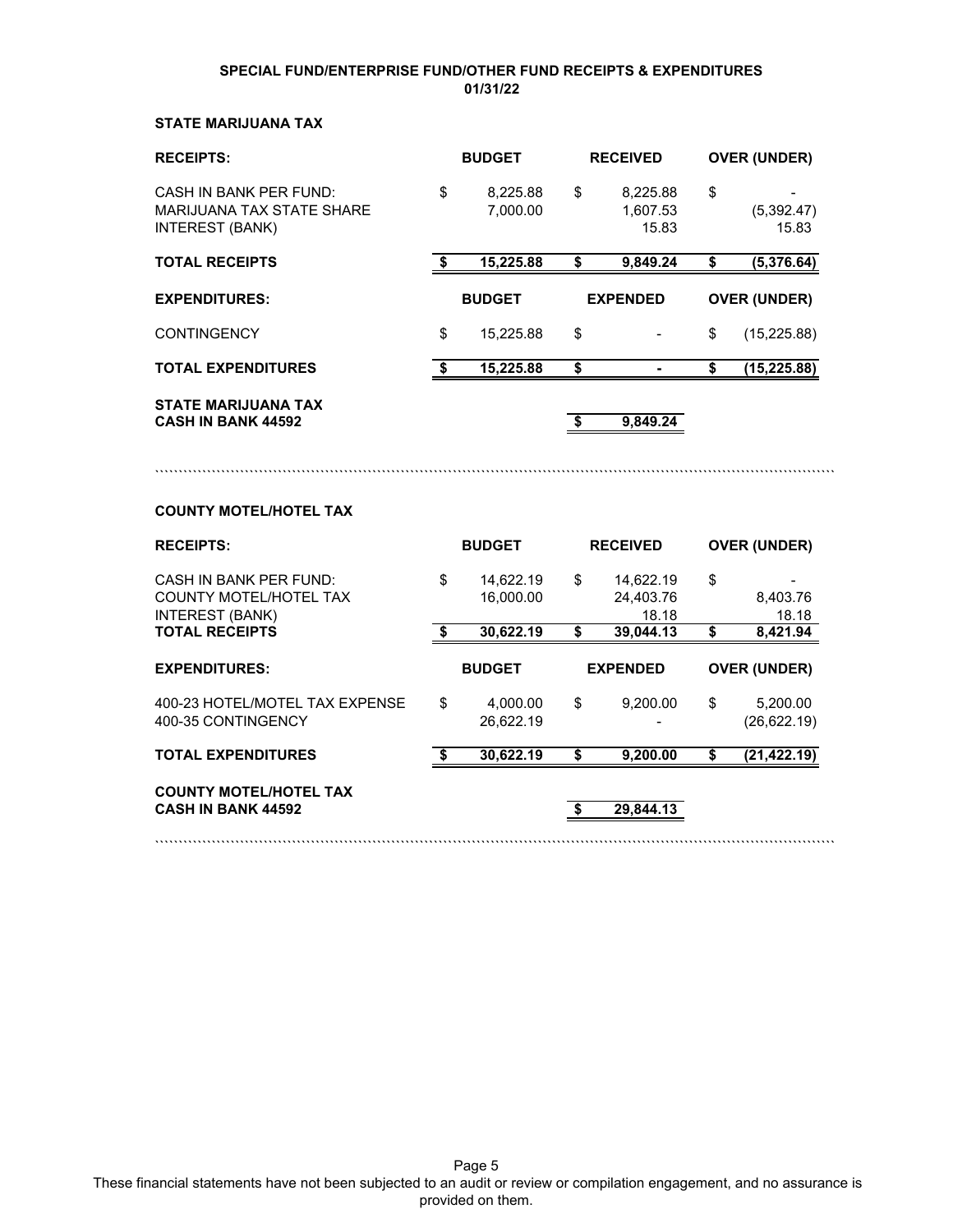### **FIRE DEPARTMENT**

| <b>RECEIPTS:</b>                                             |    | <b>BUDGET</b> | <b>RECEIVED</b>  | <b>OVER (UNDER)</b>                  |
|--------------------------------------------------------------|----|---------------|------------------|--------------------------------------|
| CASH IN BANK 07/01/21                                        | \$ | 57,517.00     | \$<br>73,392.87  | \$<br>15,875.87                      |
| FIRE CONTRACTS/FIRE DISTRICT                                 |    | 80,000.00     | 68,568.91        | (11, 431.09)                         |
| <b>FIRE CALLS</b>                                            |    | 5,000.00      | 5,358.50         | 358.50                               |
| FIRE DEPARTMENT GRANTS                                       |    | 135,045.00    |                  | (135, 045.00)                        |
| <b>TRANSFER FROM GENERAL FUND</b>                            |    | 10,000.00     |                  | (10,000.00)                          |
| <b>INTEREST (BANK)</b>                                       |    |               | 116.68           | 116.68                               |
| <b>TOTAL RECEIPTS</b>                                        | \$ | 287,562.00    | \$<br>147,436.96 | \$<br>(140, 241.72)                  |
| <b>EXPENDITURES:</b>                                         |    | <b>BUDGET</b> | <b>EXPENDED</b>  | <b>OVER (UNDER)</b>                  |
| 500-01 FIRE CHIEF                                            | \$ | 1,200.00      | \$<br>3,200.00   | \$<br>2,000.00                       |
| 500-02 VOLUNTEER FIREMEN                                     |    | 22,750.00     | 10,660.25        | (12,089.75)                          |
| 500-03 PAYROLL COSTS & INSURAN                               |    | 7,904.00      | 1,278.80         | (6,625.20)                           |
| 500-04 ASST. TO CITY RECORDER                                |    |               |                  |                                      |
| 500-06 PUBLIC EDUCATION                                      |    |               |                  |                                      |
| 500-07 INSURANCE                                             |    | 11,200.00     | 7,420.00         | (3,780.00)                           |
| 500-08 BUILDING REPAIR/MAINT                                 |    | 1,275.00      | 420.22           | (854.78)                             |
| 500-09 VACCINES/PHYSICALS                                    |    | 750.00        | $\overline{a}$   | (750.00)                             |
| 500-10 GAS, OIL & ETC.                                       |    | 4,000.00      | 3,689.54         | (310.46)                             |
| 500-11 SMALL TOOLS & SUPPLIES                                |    | 13,000.00     | 3,587.36         | (9,412.64)                           |
| 500-12 TRAINING SUPPLIES                                     |    | 1,000.00      | 10.65            | (989.35)                             |
| 500-13 RADIOS                                                |    | 3,000.00      | 1,020.45         | (1,979.55)                           |
| 500-14 UTILITIES & TELEPHONE                                 |    | 8,000.00      | 2,428.87         | (5, 571.13)                          |
| 500-15 CONTRACTED SERVICES/TESTING<br>500-16 OFFICE SUPPLIES |    | 3,500.00      | 3,123.00         | (377.00)<br>$\overline{\phantom{a}}$ |
| 500-17 TRAVEL                                                |    | 500.00        |                  | (500.00)                             |
| 500-18 EQUIPMENT REPAIRS/MAINT                               |    | 8,000.00      | 4,455.11         | (3,544.89)                           |
| 500-19 FIRE PROTECTIVE GEAR                                  |    | 12,000.00     | 12,240.26        | 240.26                               |
| 500-20 HOSE/ASSESSORY/NOZZLES                                |    | 1,000.00      |                  | (1,000.00)                           |
| 500-21 EQUIPMENT/BUILDING FUND                               |    | 30,000.00     |                  | (30,000.00)                          |
| 500-35 CONTINGENCY                                           |    | 25,000.00     |                  | (25,000.00)                          |
| 500-32 UNAPPROPRIATED                                        |    | 133,483.00    |                  | (133, 483.00)                        |
| <b>TOTAL EXPENDITURES</b>                                    | S  | 287,562.00    | \$<br>53,534.51  | \$<br>(234, 027.49)                  |
| (Res. 2011-04)                                               |    |               |                  |                                      |
| <b>FIRE DEPARTMENT</b>                                       |    |               |                  |                                      |
| <b>CASH IN BANK 44592</b>                                    |    |               | \$<br>93,902.45  |                                      |
|                                                              |    |               |                  |                                      |
| FIRE DEPARTMENT EQUIPMENT/BUILDING FUND                      |    |               |                  |                                      |
| <b>RECEIPTS:</b>                                             |    | <b>BUDGET</b> | <b>RECEIVED</b>  | <b>OVER (UNDER)</b>                  |
| CASH IN BANK 07/01/21                                        | \$ | 64,943.00     | \$<br>95,316.53  | \$<br>30,373.53                      |
| <b>TRANSFER FROM FIRE DEPARTMENT</b>                         |    | 30,000.00     |                  | (30,000.00)                          |
| <b>INTEREST (BANK)</b>                                       |    |               | 172.33           | 172.33                               |
| <b>TOTAL RESOURCES</b>                                       | \$ | 94,943.00     | \$<br>95,488.86  | \$<br>373.53                         |
| <b>EXPENDITURES:</b>                                         |    | <b>BUDGET</b> | <b>EXPENDED</b>  | <b>OVER (UNDER)</b>                  |
| FIRE DEPARTMENT BUILDING                                     | \$ | 20,000.00     | \$               | \$<br>(20,000.00)                    |
| FIRE DEPARTMENT EQUIPMENT                                    |    | 58,318.00     |                  | (58, 318.00)                         |
| <b>CONTINGENCY</b>                                           |    | 15,000.00     |                  | (15,000.00)                          |
| <b>UNAPPROPRIATED</b>                                        |    | 1,625.00      |                  | (1,625.00)                           |
| <b>TOTAL EXPENDITURES</b>                                    | \$ | 94,943.00     | \$               | \$<br>(94, 943.00)                   |

**FIRE DEPARTMENT EQUIP/BLDG FUND CASH IN BANK 44592 \$ 95,488.86**

```````````````````````````````````````````````````````````````````````````````````````````````````````````````````````````````````````````````` Page 6 These financial statements have not been subjected to an audit or review or compilation engagement, and no assurance is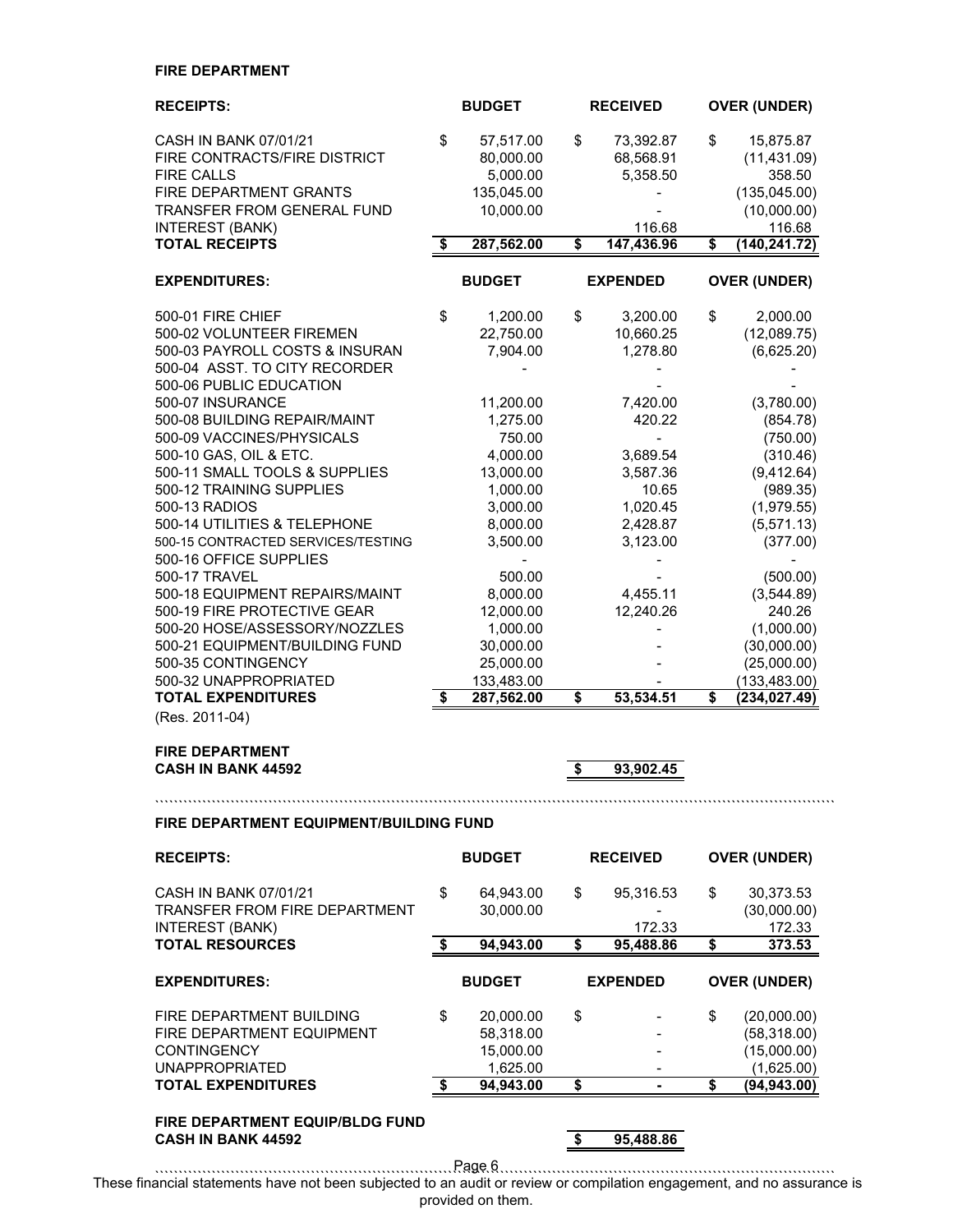### **WATER UTILITY FUND**

| <b>RECEIPTS:</b>                                       | <b>BUDGET</b>      |                                  | <b>RECEIVED</b> | <b>OVER (UNDER)</b>  |
|--------------------------------------------------------|--------------------|----------------------------------|-----------------|----------------------|
| CASH IN BANK 07/01/21                                  | \$<br>97,515.00    | \$                               | 170,049.84      | \$<br>72,534.84      |
| INTEREST (BANK)                                        | 4,000.00           |                                  | 376.00          | (3,624.00)           |
| <b>USER FEES</b>                                       | 300,000.00         |                                  | 233,168.39      | (66, 831.61)         |
| <b>CONNECTION FEES</b>                                 | 21,000.00          |                                  | 6,766.60        | (14, 233.40)         |
| <b>GRANTS</b>                                          |                    |                                  |                 |                      |
| <b>LATE FEES</b>                                       | 600.00             |                                  | 177.20          | (422.80)             |
| REIMBURSEMENTS/OTHER                                   | 50.00              |                                  | 50.20           | 0.20                 |
| LOAN - SAFE WATER DRINKING LOAN                        | 2,400,000.00       |                                  |                 | (2,400,000.00)       |
| <b>TRANSFER FROM GENERAL</b>                           |                    |                                  |                 |                      |
| TRANS FROM WATER PROJ USER FEE                         | 120,000.00         |                                  |                 | (120,000.00)         |
| <b>TOTAL RECEIPTS</b>                                  | \$<br>2,943,165.00 | \$                               | 410,588.23      | \$ (2,412,576.77)    |
|                                                        |                    |                                  |                 |                      |
| <b>EXPENDITURES:</b>                                   | <b>BUDGET</b>      |                                  | <b>EXPENDED</b> | <b>OVER (UNDER)</b>  |
| 600-01 RECORDER                                        | \$<br>10,500.00    | \$                               | 4,435.25        | \$<br>(6,064.75)     |
| 600-02 PUBLIC WORKS SUPERVISOR                         | 20,000.00          |                                  | 14,078.63       | (5,921.37)           |
| 600-03 OTHER LABOR                                     | 21,750.00          |                                  | 14,173.37       | (7, 576.63)          |
| 600-03A ON CALL                                        | 4,200.00           |                                  | 2,400.30        | (1,799.70)           |
| 600-04 PAYROLL COSTS                                   | 17,243.00          |                                  | 13,212.32       | (4,030.68)           |
| 600-05 TELEPHONE                                       | 1,800.00           |                                  | 4,392.79        | 2,592.79             |
| 600-06 POSTAGE & SHIPPING                              | 2,200.00           |                                  |                 | (2,200.00)           |
| 600-07 LEGAL & PROFESSIONAL                            | 15,000.00          |                                  | 6,000.00        | (9,000.00)           |
| 600-08 ORDINANCE PUB & NEWSLETTEF                      | 3,250.00           |                                  |                 | (3,250.00)           |
| 600-09 AUDITOR                                         | 4,000.00           |                                  |                 | (4,000.00)           |
| 600-10 INSURANCE                                       | 11,200.00          |                                  | 7,420.00        | (3,780.00)           |
| 600-11 MATERIAL, SUPPLY & MISC.                        | 15,000.00          |                                  | 8,395.37        | (6,604.63)           |
| 600-12 POWER/CHLORINATING/PHONE                        | 22,500.00          |                                  | 11,407.78       | (11,092.22)          |
| 600-13 HIRED EQUIPMENT/TRAVEL                          | 3,500.00           |                                  |                 | (3,500.00)           |
| 600-14 TRAINING/SCHOOL UPDATE                          | 4,000.00           |                                  | 1,925.79        | (2,074.21)           |
| 600-15 GAS/OIL/MISC. (20%)                             | 4,000.00           |                                  | 524.01          | (3,475.99)           |
| 600-16 EQUIP/REPAIR/MAINT (50%)                        | 24,000.00          |                                  | 1,561.50        | (22, 438.50)         |
| 600-18 WATER TESTING                                   | 7,600.00           |                                  | 3,248.80        | (4,351.20)           |
| 600-19 STREET REPAIR                                   | 4,500.00           |                                  | 1,450.00        | (3,050.00)           |
| 600-20 WATER MAINS/FIRE HYDRANTS                       |                    |                                  | 3,646.59        | 3,646.59             |
| 600-21 EQUIPMENT                                       |                    |                                  |                 |                      |
| 600-24 CAPITAL OUTLAY - MAIN WATER I                   | 220,000.00         |                                  |                 | (220,000.00)         |
| 600-25 CAPITAL OUTLAY - WEST END IMP                   |                    |                                  | 52,153.22       | 52,153.22            |
| 600-22 WATER LEASE                                     | 1,500.00           |                                  |                 | (1,500.00)           |
| 600-30 TO LOAN DEBT SVS SO3012                         | 98,616.00          |                                  | 98,616.00       |                      |
| 600-31 TO EQUIPMENT FUND                               | 5,000.00           |                                  |                 | (5,000.00)           |
| 600-34 TO WATER BOND 94                                | 61,709.00          |                                  |                 | (61,709.00)          |
| TO STREET USER FEE/PAVING                              | 2,500.00           |                                  |                 | (2,500.00)           |
| 600-35 CONTINGENCY                                     | 15,000.00          |                                  |                 | (15,000.00)          |
| <b>UNAPPROPRIATED</b>                                  | 2,342,597.00       |                                  |                 | (2,342,597.00)       |
| <b>TOTAL EXPENDITURES</b>                              | 2,943,165.00       | \$                               | 249,041.72      | \$<br>(2,694,123.28) |
|                                                        |                    |                                  |                 |                      |
| <b>WATER UTILITY FUND</b><br><b>CASH IN BANK 44592</b> |                    | $\overline{\boldsymbol{\theta}}$ | 161,546.51      |                      |

Page 7 These financial statements have not been subjected to an audit or review or compilation engagement, and no assurance is provided on them.

````````````````````````````````````````````````````````````````````````````````````````````````````````````````````````````````````````````````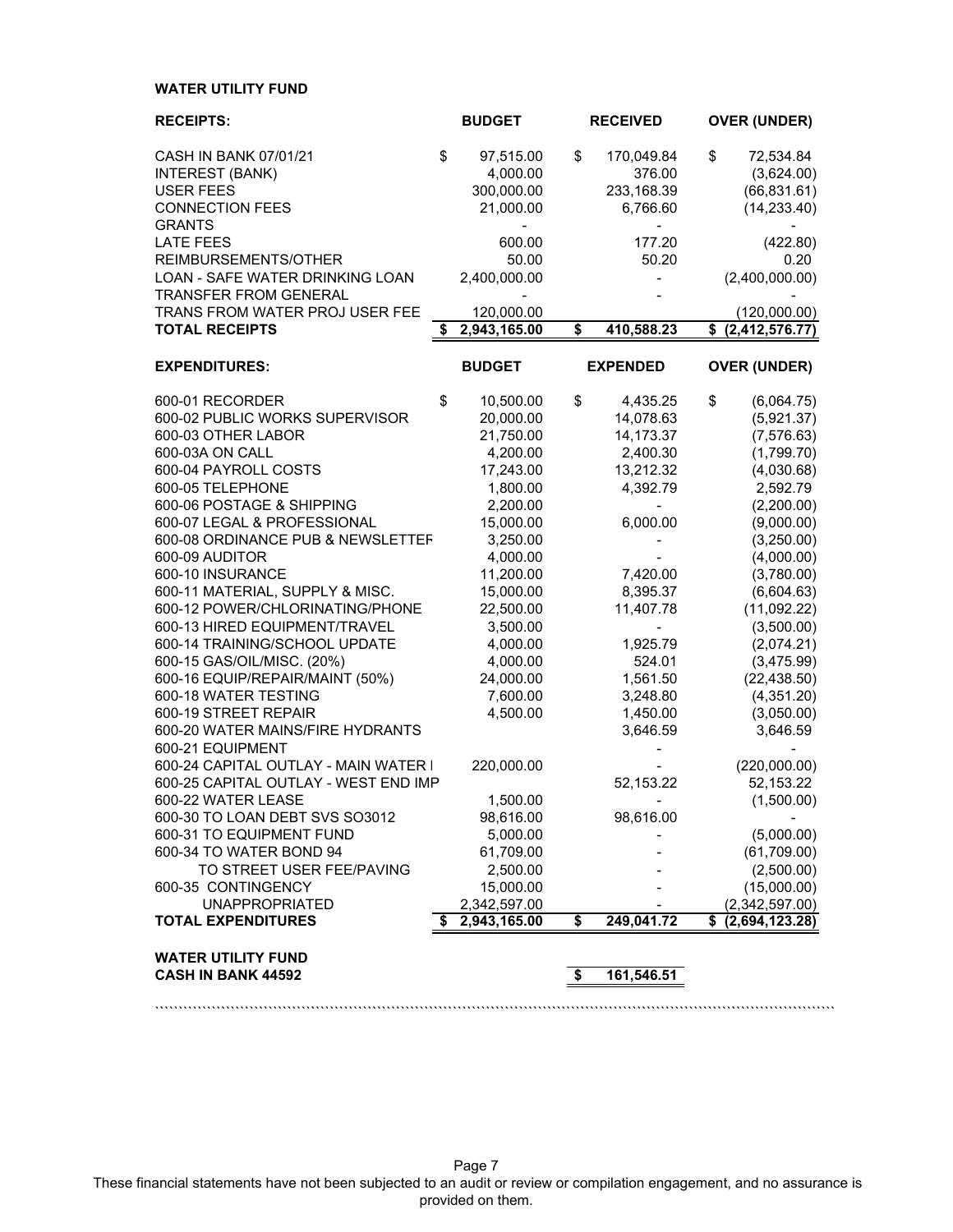### **WATER PROJECT USER FEE - SPECIAL REVENUE FUND**

| <b>RECEIPTS:</b>                                                                  | <b>BUDGET</b>                 |    | <b>RECEIVED</b>                   | <b>OVER (UNDER)</b>                      |
|-----------------------------------------------------------------------------------|-------------------------------|----|-----------------------------------|------------------------------------------|
| CASH IN BANK 07/01/21<br><b>WATER PROJECT USER FEES</b><br><b>INTEREST (BANK)</b> | \$<br>117.929.00<br>39,000.00 | \$ | 125.009.20<br>26,795.97<br>245.75 | \$<br>7,080.20<br>(12, 204.03)<br>245.75 |
| <b>TOTAL RECEIPTS</b>                                                             | 156,929.00                    | S  | 152,050.92                        | \$<br>(4,878.08)                         |
|                                                                                   |                               |    |                                   |                                          |
| <b>EXPENDITURES:</b>                                                              | <b>BUDGET</b>                 |    | <b>EXPENDED</b>                   | <b>OVER (UNDER)</b>                      |
| 625-01 WATER PROJECT                                                              | \$<br>117,929.00              | \$ |                                   | \$                                       |
| 625-30 UNAPPROPRIATED                                                             | 39,000.00                     |    |                                   | (117, 929.00)<br>(39,000.00)             |
| <b>TOTAL EXPENDITURES</b>                                                         | 156,929.00                    | \$ |                                   | (156, 929.00)                            |

````````````````````````````````````````````````````````````````````````````````````````````````````````````````````````````````````````````````

**CASH IN BANK 44592 \$ 152,050.92**

````````````````````````````````````````````````````````````````````````````````````````````````````````````````````````````````````````````````

### **WATER LOAN DEBT SERVICE - SO3012**

| <b>RECEIPTS:</b>                                                               | <b>BUDGET</b>                        |    | <b>RECEIVED</b>                | <b>OVER (UNDER)</b>                     |
|--------------------------------------------------------------------------------|--------------------------------------|----|--------------------------------|-----------------------------------------|
| CASH IN BANK 07/01/21<br>INTEREST (BANK)<br><b>TRANSFER FROM WATER UTILITY</b> | \$<br>95.00<br>98,616.00             | \$ | 272.46<br>(87.41)<br>98,616.00 | \$<br>177.46<br>(87.41)                 |
| <b>TOTAL RECEIPTS</b>                                                          | \$<br>98,711.00                      | S  | 98,801.05                      | \$<br>90.05                             |
| <b>EXPENDITURES</b>                                                            | <b>BUDGET</b>                        |    | <b>EXPENDED</b>                | <b>OVER (UNDER)</b>                     |
| 940-20 PRINCIPAL PAYMENT<br>940-21 INTEREST PAYMENT<br>940-22 UNAPPROPRIATED   | \$<br>67,721.00<br>30,986.00<br>4.00 | \$ | 75,803.51<br>22,812.91         | \$<br>8,082.51<br>(8, 173.09)<br>(4.00) |
| <b>TOTAL EXPENDITURES</b>                                                      | \$<br>98.711.00                      | \$ | 98.616.42                      | \$<br>(94.58)                           |
| <b>WATER LOAN DEBT SERVICE - SO3012</b><br><b>CASH IN BANK 44592</b>           |                                      |    | 184.63                         |                                         |

Page 8 These financial statements have not been subjected to an audit or review or compilation engagement, and no assurance is provided on them.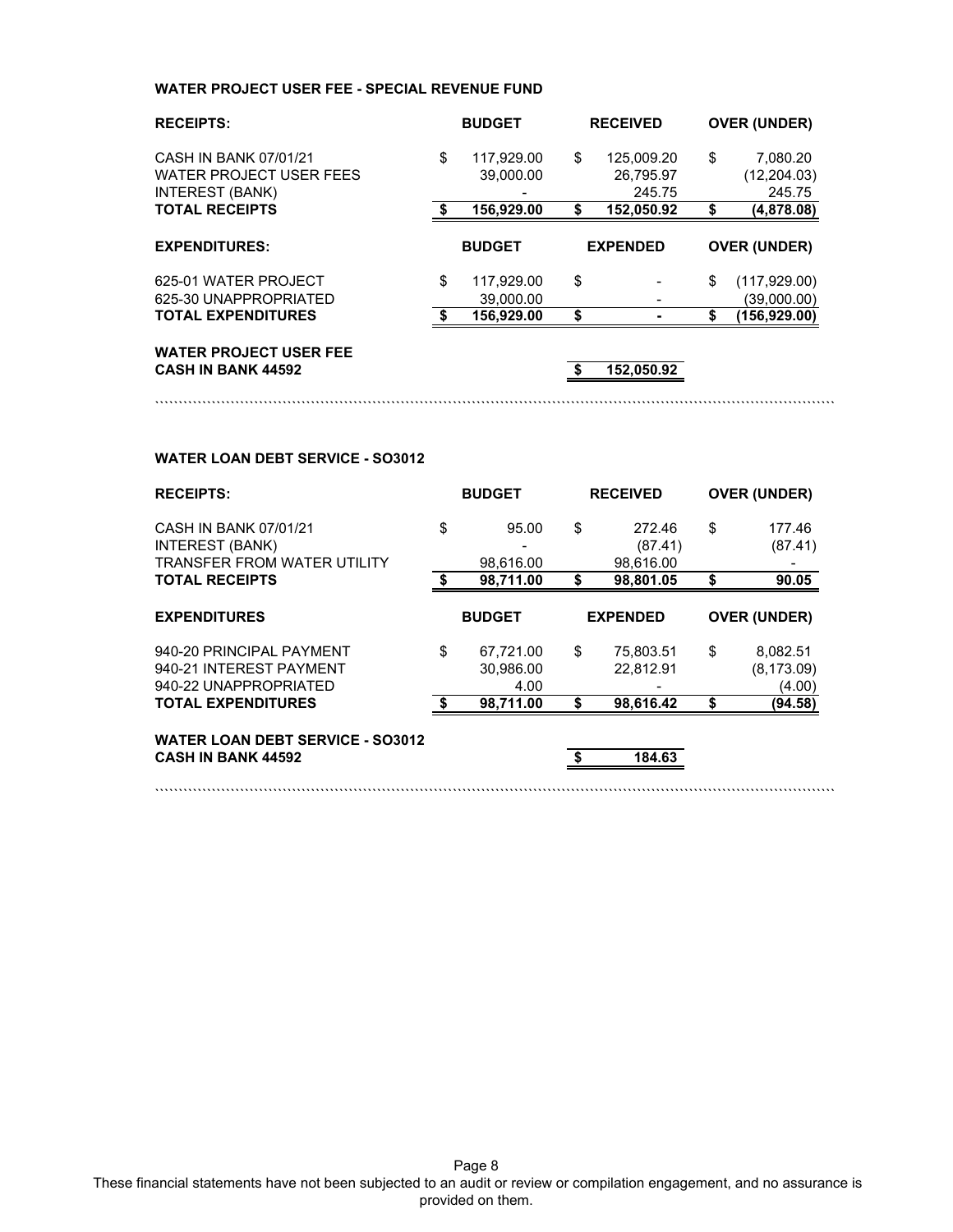### **SEWER UTILITY FUND**

| <b>RECEIPTS:</b>                                              | <b>BUDGET</b>                  | <b>RECEIVED</b>                    | <b>OVER (UNDER)</b>         |
|---------------------------------------------------------------|--------------------------------|------------------------------------|-----------------------------|
| CASH IN BANK 07/01/21                                         | \$<br>66,876.00                | \$<br>272,601.36                   | \$<br>205,725.36            |
| <b>INTEREST (BANK)</b>                                        | 4,100.00                       | 596.05                             | (3,503.95)                  |
| <b>USER FEES</b>                                              | 227,300.00                     | 175, 143.24                        | (52, 156.76)                |
| <b>CONNECTION FEES</b><br><b>GRANTS</b>                       | 21,000.00                      | 6,992.50                           | (14,007.50)                 |
| <b>LATE FEES</b>                                              | 2,500.00                       |                                    | (2,500.00)                  |
| REIMBURSEMENT/OTHER                                           | 50.00                          |                                    | (50.00)                     |
| LOAN - USDA & DEQ                                             |                                |                                    |                             |
| <b>TRANSFER FROM GENERAL</b>                                  |                                |                                    |                             |
| TRANS FROM SEWER PROJ USER FEE<br><b>TOTAL RECEIPTS</b>       | \$<br>120,000.00<br>441,826.00 | \$<br>455,333.15                   | \$<br>133,507.15            |
|                                                               |                                |                                    |                             |
| <b>EXPENDITURES:</b>                                          | <b>BUDGET</b>                  | <b>EXPENDED</b>                    | <b>OVER (UNDER)</b>         |
| 700-01 RECORDER                                               | \$<br>10,500.00                | \$<br>4,435.25                     | \$<br>(6,064.75)            |
| 700-02 PUBLIC WORKS SUPERVISOR                                | 20,000.00                      | 6,435.32                           | (13, 564.68)                |
| 700-03 OTHER HELP/CITY STAFF                                  | 21,750.00                      | 3,556.77                           | (18, 193.23)                |
| 700-04 PAYROLL COSTS                                          | 17,243.00                      | 5,416.83                           | (11,826.17)                 |
| 700-05 ON CALL<br>700-06 ORDINANCE PUB & NEWSLETTEF           | 4,200.00<br>3,500.00           | 3,696.30<br>-                      | (503.70)<br>(3,500.00)      |
| 700-07 TRAINING & SCHOOL                                      | 1,500.00                       | 727.19                             | (772.81)                    |
| 700-08 TELEPHONE                                              | 1,800.00                       | 1,410.70                           | (389.30)                    |
| 700-09 POSTAGE & SHIPPING                                     | 2,200.00                       |                                    | (2,200.00)                  |
| 700-10 AUDITOR                                                | 3,500.00                       |                                    | (3,500.00)                  |
| 700-11 MATERIAL, SUPPLY & MISC.                               | 7,000.00                       | 1,104.81                           | (5,895.19)                  |
| 700-12 INSURANCE                                              | 11,200.00                      | 7,420.00                           | (3,780.00)                  |
| 700-13 LEGAL & PROFESSIONAL                                   | 5,000.00                       | 5,000.00                           |                             |
| 700-14 HIRED EQUIPMENT                                        | 5,000.00                       | 547.50                             | (4,452.50)                  |
| 700-15 GAS & OIL (10%) MAINT<br>700-16 INFILTRAT. INFLOW CONT | 2,500.00<br>2,500.00           | 381.22<br>$\overline{\phantom{0}}$ | (2, 118.78)                 |
| 700-17 EQUIP/REPAIR/MAINT                                     | 10,000.00                      | 633.21                             | (2,500.00)<br>(9,366.79)    |
| 700-19 EQUIPMENT                                              | 10,000.00                      | 212.92                             | (9,787.08)                  |
| 700-23 USER FEE TO TREATMENT PLANT EQUIP. REPLA               |                                |                                    |                             |
| 700-28 TREATMENT UPGRADE PROJECT                              |                                |                                    |                             |
| 700-29 WEST END INDUST EXPANSION                              |                                |                                    |                             |
| 700-30 TREATMENT PLANT EQUIP SINKII                           | 1,000.00                       |                                    | (1,000.00)                  |
| 700-31 JT SEWER FACILITY OPERATION                            | 63,000.00                      | 63,000.00                          |                             |
| 700-32 TRANSFER TO EQUIPMENT FUND                             | 5,000.00                       |                                    | (5,000.00)                  |
| 700-35 TRANSFER TO OEDD LOAN FUND                             | 65,000.00                      |                                    | (65,000.00)                 |
| TRANS TO STREET USER FEE PAN<br>700-35 CONTINGENCY            | 2,500.00<br>3,500.00           |                                    | (2,500.00)                  |
| 700-36 UNAPPROPRIATED                                         | 162,433.00                     |                                    | (3,500.00)<br>(162, 433.00) |
| <b>TOTAL EXPENDITURES</b>                                     | \$<br>441,826.00               | \$<br>103,978.02                   | \$<br>(337, 847.98)         |
|                                                               |                                |                                    |                             |
| <b>SEWER UTILITY FUND</b><br><b>CASH IN BANK 44592</b>        |                                | \$<br>351,355.13                   |                             |
|                                                               |                                |                                    |                             |

Page 9 These financial statements have not been subjected to an audit or review or compilation engagement, and no assurance is provided on them.

**```````````````````````````````````````````````````````````````````````````````````````````````````````````````````````````````````````````````**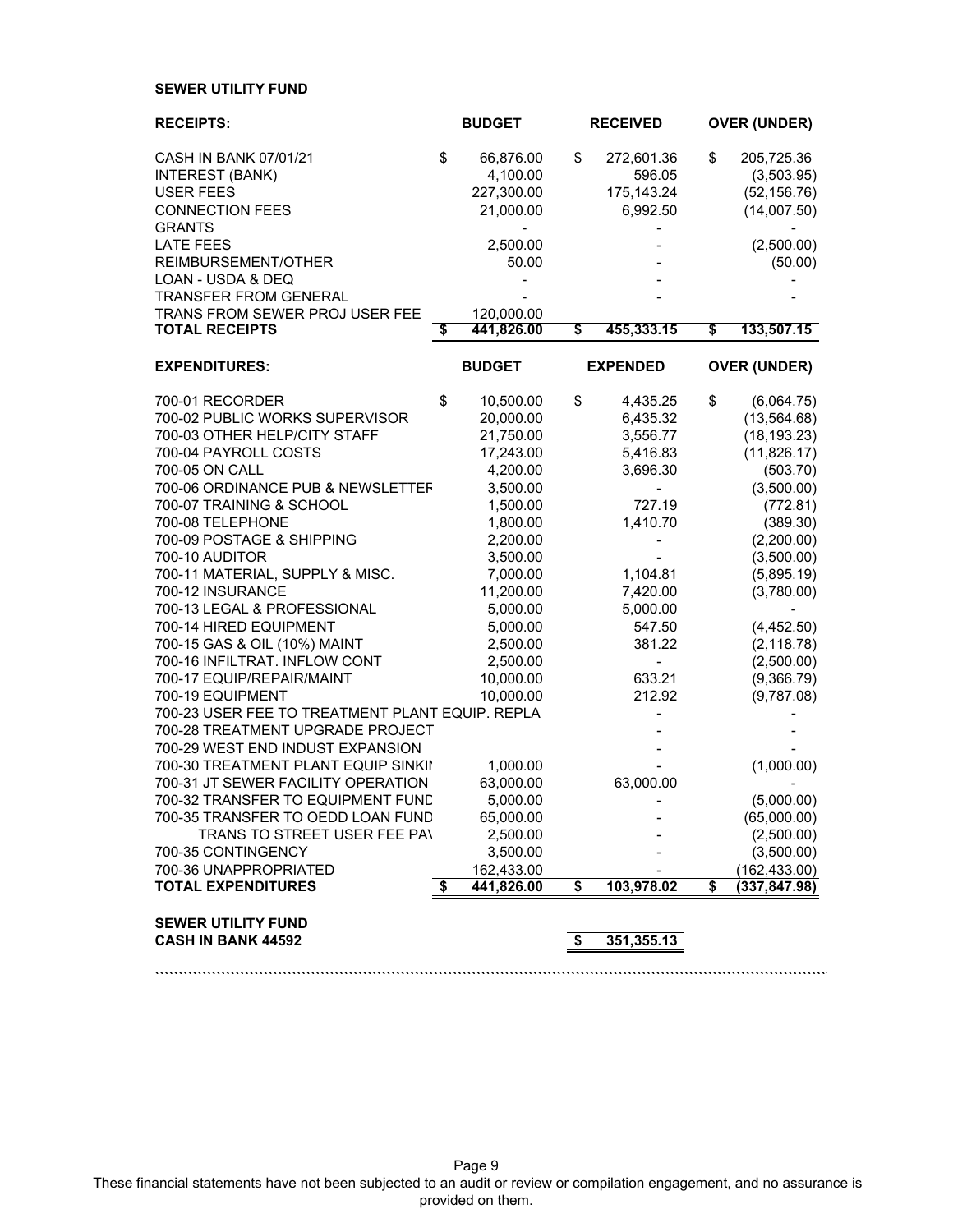### **SEWER PROJECT USER FEE - SPECIAL REVENUE FUND**

| <b>RECEIPTS:</b>                                             | <b>BUDGET</b>                 |    | <b>RECEIVED</b>                   |    | <b>OVER (UNDER)</b>                |
|--------------------------------------------------------------|-------------------------------|----|-----------------------------------|----|------------------------------------|
| CASH IN BANK 07/01/21<br>USER FEES<br><b>INTEREST (BANK)</b> | \$<br>116,788.00<br>39,000.00 | \$ | 124,055.77<br>25,602.53<br>243.18 | \$ | 7,267.77<br>(13, 397.47)<br>243.18 |
| <b>TOTAL RECEIPTS</b>                                        | 155,788.00                    | S  | 149,901.48                        | S  | (5,886.52)                         |
| <b>EXPENDITURES:</b>                                         | <b>BUDGET</b>                 |    | <b>EXPENDED</b>                   |    | <b>OVER (UNDER)</b>                |
| 725-01 SEWER PROJECT                                         | \$                            | \$ |                                   | \$ |                                    |
| 725-25 TRANS TO SEWER FUND                                   | \$<br>116.788.00              |    |                                   |    |                                    |
| 725-26 CONTINGENCY                                           | \$                            |    |                                   |    |                                    |
|                                                              |                               |    |                                   |    |                                    |
| 725-30 UNAPPROPRIATED                                        | 39,000.00                     |    |                                   |    | (39,000.00)                        |

**```````````````````````````````````````````````````````````````````````````````````````````````````````````````````````````````````````````````**

### **SEWER PROJECT USER FEE CASH IN BANK 44592 \$ 149,901.48**

### **STATE TAX STREET FUND**

| <b>RECEIPTS:</b>                                                                                                                                                                                                                                                                                                                                                                                                                                                                                      |         | <b>BUDGET</b>                                                                                                                                                                     |          | <b>RECEIVED</b>                                                                                                                                                |          | <b>OVER (UNDER)</b>                                                                                                                                                                        |
|-------------------------------------------------------------------------------------------------------------------------------------------------------------------------------------------------------------------------------------------------------------------------------------------------------------------------------------------------------------------------------------------------------------------------------------------------------------------------------------------------------|---------|-----------------------------------------------------------------------------------------------------------------------------------------------------------------------------------|----------|----------------------------------------------------------------------------------------------------------------------------------------------------------------|----------|--------------------------------------------------------------------------------------------------------------------------------------------------------------------------------------------|
| CASH IN BANK 07/01/21<br><b>STATE APPORTIONMENT</b><br><b>STATE REVENUE SHARING</b><br><b>DUMP AT GRAVEL PIT</b><br><b>GRAVEL PIT (LEASE)</b><br>STATE ALLOTMENT SCA GRANT<br><b>TRANSFER FROM GENERAL</b>                                                                                                                                                                                                                                                                                            | \$      | 141,184.00<br>86,000.00<br>9,500.00<br>100.00<br>2.400.00<br>200,000.00                                                                                                           | \$       | 183,804.31<br>46,804.34<br>2,400.00                                                                                                                            | \$       | 42,620.31<br>(39, 195.66)<br>(9,500.00)<br>2,300.00<br>(2,400.00)<br>(200,000.00)                                                                                                          |
| <b>INTEREST (BANK)</b>                                                                                                                                                                                                                                                                                                                                                                                                                                                                                |         |                                                                                                                                                                                   |          | 186.89                                                                                                                                                         |          | 186.89                                                                                                                                                                                     |
| <b>TOTAL RECEIPTS</b>                                                                                                                                                                                                                                                                                                                                                                                                                                                                                 |         | 439,184.00                                                                                                                                                                        | \$       | 233, 195.54                                                                                                                                                    | \$       | (206, 175.35)                                                                                                                                                                              |
| <b>EXPENDITURES:</b>                                                                                                                                                                                                                                                                                                                                                                                                                                                                                  |         | <b>BUDGET</b>                                                                                                                                                                     |          | <b>EXPENDED</b>                                                                                                                                                |          | <b>OVER (UNDER)</b>                                                                                                                                                                        |
| 750-01 RECORDER<br>750-02 PUBLIC WORKS SUPERVISOR<br>750-03 LABOR PUBLIC WORKS<br>750-04 PAYROLL COSTS<br>750-09 LEGAL & PROFESSIONAL<br>750-10 STREET LIGHTS<br>750-11 MATERIAL, SUPPLY & MISC<br>750-13 GAS, OIL & MISC (70%)<br>750-14 STREET SIGNS<br>750-15 DUST ABATEMENT<br>750-19 EQUIP REPAIR/MAINT (50%)<br>750-20 STREET REPAIR/PAVING<br>750-21 GRANT MATERIAL & SERVICES<br>750-22 STATE ALLOTMENT GRANT<br>750-23 STIMULUS GRANTS<br>750-32 UNAPPROPRIATED<br><b>TOTAL EXPENDITURES</b> | \$<br>S | 10,500.00<br>20,000.00<br>21,750.00<br>17,243.00<br>5,000.00<br>11,000.00<br>5,000.00<br>7,500.00<br>1,250.00<br>12,500.00<br>10,000.00<br>200,000.00<br>117,441.00<br>439,184.00 | \$<br>\$ | 3,520.36<br>12,994.58<br>10,950.50<br>11,270.32<br>957.50<br>6,720.10<br>2,317.54<br>1,004.37<br>1,250.00<br>12,039.99<br>2,879.02<br>166,858.97<br>232,763.25 | \$<br>\$ | (6,979.64)<br>(7,005.42)<br>(10, 799.50)<br>(5,972.68)<br>(4,042.50)<br>(4,279.90)<br>(2,682.46)<br>(6, 495.63)<br>(460.01)<br>(7, 120.98)<br>(33, 141.03)<br>(117,441.00)<br>(206,420.75) |
| <b>STATE TAX STREET FUND</b><br><b>CASH IN BANK 44592</b>                                                                                                                                                                                                                                                                                                                                                                                                                                             |         |                                                                                                                                                                                   | \$       | 432.29                                                                                                                                                         |          |                                                                                                                                                                                            |

Page 10

````````````````````````````````````````````````````````````````````````````````````````````````````````````````````````````````````````````````

These financial statements have not been subjected to an audit or review or compilation engagement, and no assurance is provided on them.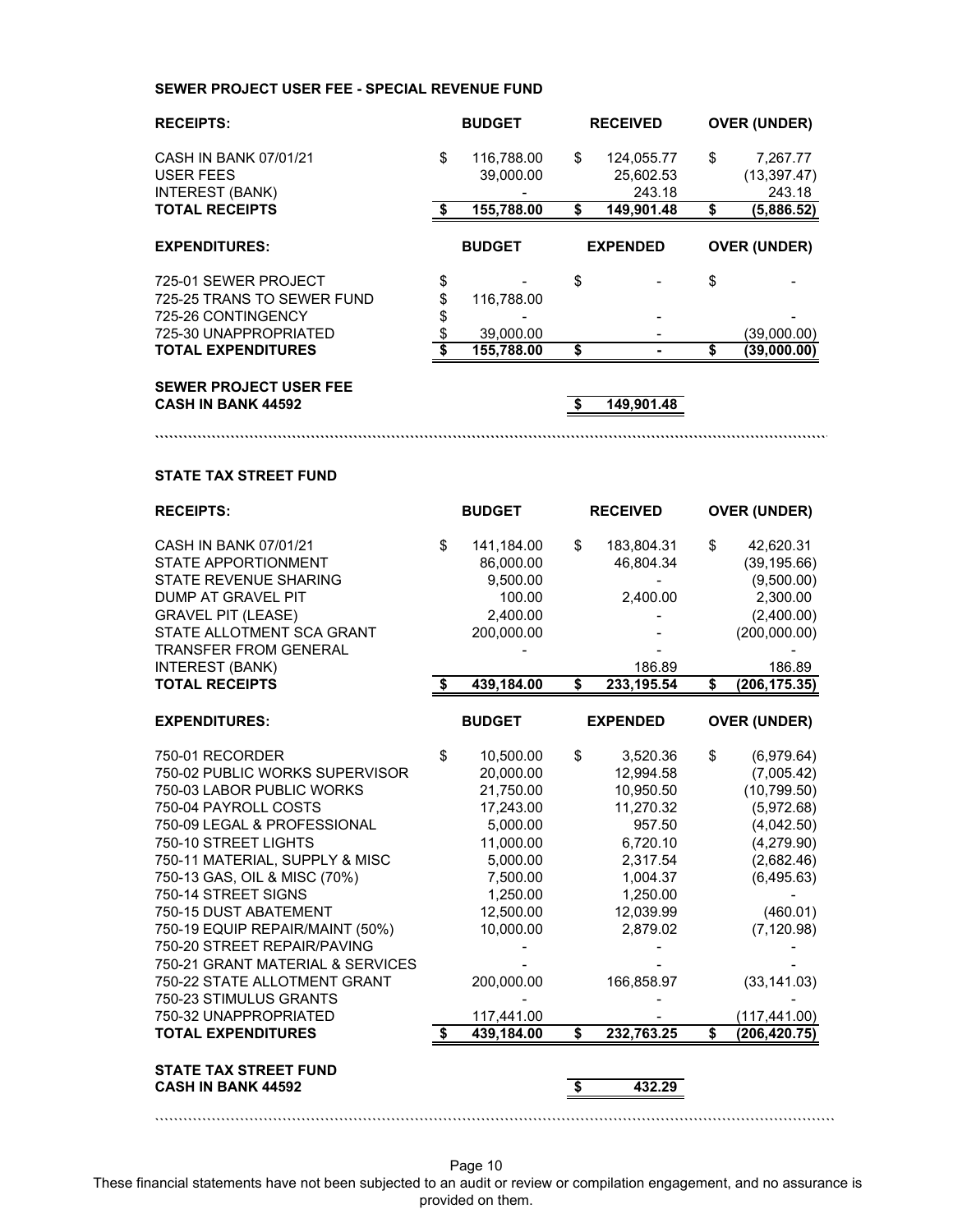### **STREET USER FEE - SPECIAL REVENUE FUND**

| <b>RECEIPTS:</b>                                           | <b>BUDGET</b><br><b>RECEIVED</b> |                              | <b>OVER (UNDER)</b>                  |                 |                                    |                                    |
|------------------------------------------------------------|----------------------------------|------------------------------|--------------------------------------|-----------------|------------------------------------|------------------------------------|
| CASH IN BANK 07/01/21                                      | \$                               | 64,000.00                    | \$                                   | 29,884.93       | \$                                 | (34, 115.07)                       |
| <b>STREET USER FEES</b>                                    |                                  | 78,000.00                    |                                      | 55,559.44       |                                    | (22, 440.56)                       |
| <b>INTEREST (BANK)</b>                                     |                                  |                              |                                      | 93.86           |                                    | 93.86                              |
| TRANS FROM GENERAL FUND                                    |                                  | 11,000.00                    |                                      |                 |                                    | (11,000.00)                        |
| TRANS FROM SEWER FUND                                      |                                  | 2,500.00                     |                                      |                 |                                    | (2,500.00)                         |
| TRANS FROM WATER FUND                                      |                                  | 2,500.00                     |                                      |                 |                                    | (2,500.00)                         |
| <b>TOTAL RECEIPTS</b>                                      | \$                               | 158,000.00                   | $\overline{\boldsymbol{\mathsf{s}}}$ | 85,538.23       | $\overline{\boldsymbol{\epsilon}}$ | (56, 461.77)                       |
| <b>EXPENDITURES:</b>                                       |                                  | <b>BUDGET</b>                |                                      | <b>EXPENDED</b> |                                    | <b>OVER (UNDER)</b>                |
|                                                            |                                  |                              |                                      |                 |                                    |                                    |
| 775-01 TRANSFER TO C. BANK LOAN                            | \$                               | 106,000.00                   | \$                                   |                 | \$                                 | (106,000.00)                       |
| <b>CONTINGENCY</b><br><b>UNAPPROPRIATED</b>                |                                  |                              |                                      |                 | \$<br>\$                           |                                    |
| <b>TOTAL EXPENDITURES</b>                                  | \$                               | 52,000.00<br>158,000.00      | \$                                   |                 | Ŝ                                  | (52,000.00)<br>(158,000.00)        |
|                                                            |                                  |                              |                                      |                 |                                    |                                    |
| <b>STREET USER FEE FUND</b>                                |                                  |                              |                                      |                 |                                    |                                    |
| <b>CASH IN BANK 44592</b>                                  |                                  |                              | \$                                   | 85,538.23       |                                    |                                    |
|                                                            |                                  |                              |                                      |                 |                                    |                                    |
|                                                            |                                  |                              |                                      |                 |                                    |                                    |
| <b>JOINT SEWER FACILITIES</b>                              |                                  | <b>BUDGET</b>                |                                      | <b>RECEIVED</b> |                                    | <b>OVER (UNDER)</b>                |
| CASH IN BANK 07/01/21                                      | \$                               | 193,930.00                   | \$                                   | 147,909.68      | \$                                 | (46,020.32)                        |
| <b>INTEREST (BANK)</b>                                     |                                  | 750.00                       |                                      | 187.14          |                                    | (562.86)                           |
| WALLOWA SERVICE DISTRICT (37%)                             |                                  | 37,000.00                    |                                      | 18,711.18       |                                    | (18, 288.82)                       |
| CITY OF JOSEPH (63%)                                       |                                  | 63,000.00                    |                                      | 63,000.00       |                                    |                                    |
| RAHN'S/CB'S DUMPING FEES                                   |                                  | 1,600.00                     |                                      | 3,510.00        |                                    | 1,910.00                           |
| DEQ LOAN                                                   |                                  | 3,800,000.00                 |                                      |                 |                                    | (3,800,000.00)                     |
|                                                            |                                  |                              |                                      |                 |                                    |                                    |
| <b>TOTAL RECEIPTS</b>                                      | \$                               | 4,096,280.00                 | \$                                   | 233,318.00      |                                    | \$ (3,862,962.00)                  |
| <b>EXPENDITURES:</b>                                       |                                  | <b>BUDGET</b>                |                                      | <b>EXPENDED</b> |                                    | <b>OVER (UNDER)</b>                |
| 1000-01 RECORDER                                           | \$                               | 10,500.00                    | \$                                   | 4,435.25        | \$                                 | (6,064.75)                         |
| 1000-02 PUBLIC WORKS SUPERVISOR                            |                                  | 20,000.00                    |                                      | 14,284.61       |                                    | (5,715.39)                         |
| 1000-03 LABOR                                              |                                  | 21,750.00                    |                                      | 15,863.25       |                                    | (5,886.75)                         |
| 1000-04 PAYROLL COSTS                                      |                                  | 17,243.00                    |                                      | 11,002.60       |                                    | (6, 240.40)                        |
| 1000-05 ON CALL                                            |                                  | 4,200.00                     |                                      | 3,846.88        |                                    | (353.12)                           |
| 1000-07 RENT IRRIGATION FIELD                              |                                  | 3,750.00                     |                                      |                 |                                    | (3,750.00)                         |
| 1000-08 RENT PROPERTY SLUDGE                               |                                  | 1,500.00                     |                                      |                 |                                    | (1,500.00)                         |
| 1000-09 PERMIT                                             |                                  | 2,500.00                     |                                      |                 |                                    | (2,500.00)                         |
| 1000-10 TELEPHONE                                          |                                  | 750.00                       |                                      |                 |                                    | (750.00)                           |
| 1000-11 FUTURE LAGOON CLEANING                             |                                  | 12,000.00                    |                                      |                 |                                    | (12,000.00)                        |
| 1000-12 AUDITOR (10%)                                      |                                  | 850.00                       |                                      |                 |                                    | (850.00)                           |
| 1000-13 INSURANCE (10%)                                    |                                  | 5,180.00                     |                                      | 5,180.00        |                                    |                                    |
| 1000-14 TRAIN & SCHOOL UPDATE                              |                                  | 3,000.00                     |                                      | 412.20          |                                    | (2,587.80)                         |
| 1000-15 MATERIAL, SUPPLIES, MISC.                          |                                  | 5,000.00                     |                                      | 1,557.68        |                                    | (3,442.32)                         |
| 1000-16 POWER                                              |                                  | 23,000.00                    |                                      | 10,632.12       |                                    | (12, 367.88)                       |
| 1000-17 CHLORINATION/TESTING                               |                                  | 12,500.00                    |                                      | 6,167.27        |                                    | (6, 332.73)                        |
| 1000-18 EQUIP COSTS/VEH. MAINT.                            |                                  | 16,000.00                    |                                      | 5,734.80        |                                    | (10, 265.20)                       |
| 1000-19 DEQ REQUIRED UPGRADES                              |                                  | 380,000.00                   |                                      | 91,324.57       |                                    | (288, 675.43)                      |
| 1000-20 PROJECTS                                           |                                  |                              |                                      |                 |                                    |                                    |
| 1000-36 UNAPPROPRIATED<br><b>TOTAL EXPENDITURES</b>        | \$                               | 3,556,557.00<br>4,096,280.00 | \$                                   | 170,441.23      | \$                                 | (3, 556, 557.00)<br>(3,925,838.77) |
|                                                            |                                  |                              |                                      |                 |                                    |                                    |
| <b>JOINT SEWER FACILITIES</b><br><b>CASH IN BANK 44592</b> |                                  |                              |                                      |                 |                                    |                                    |
|                                                            |                                  |                              | \$                                   | 62,876.77       |                                    |                                    |

These financial statements have not been subjected to an audit or review or compilation engagement, and no assurance is provided on them.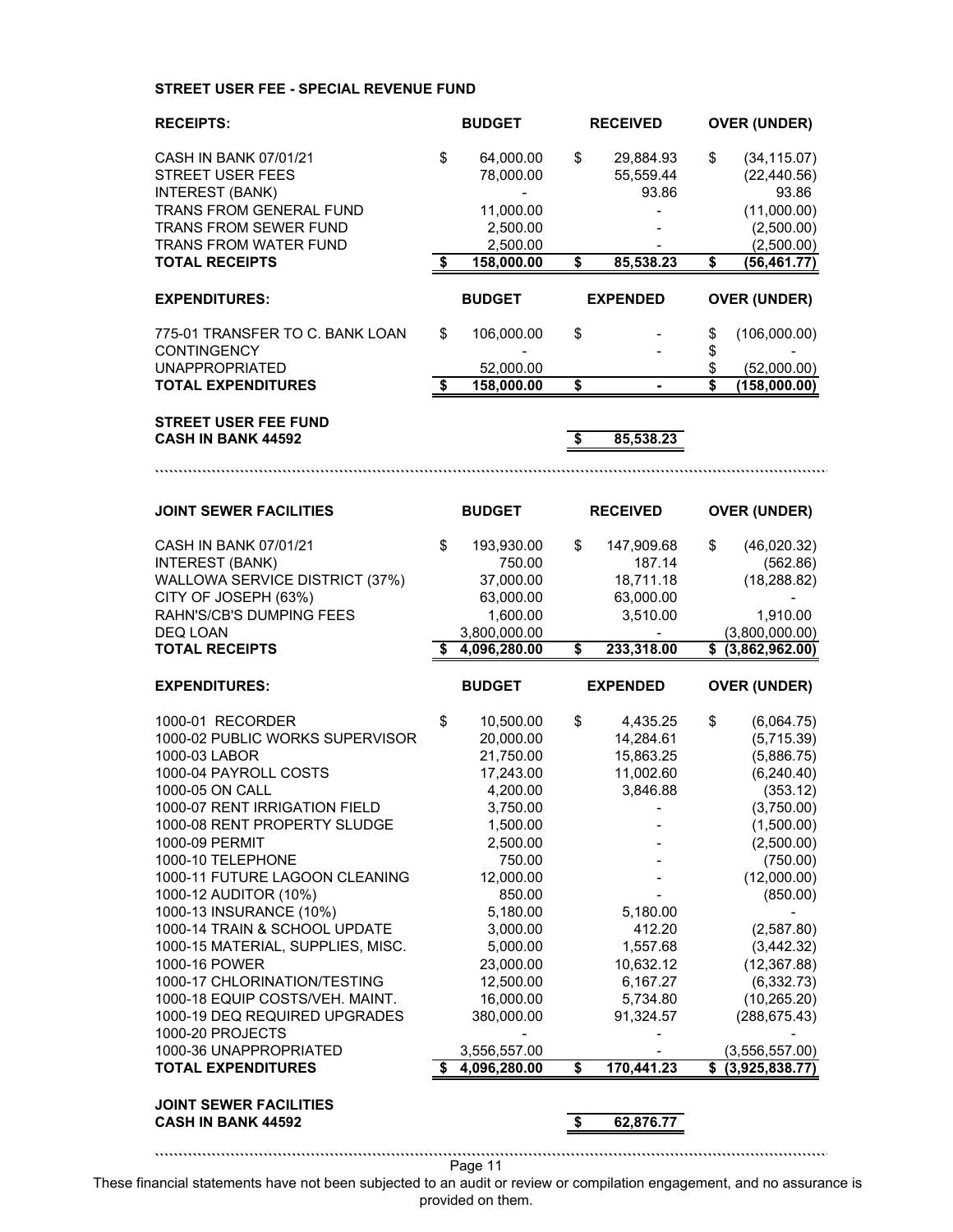## **TREATMENT PLANT EQUIP REPLAC**

| <b>RECEIPTS:</b>                                                                                                                                     | <b>BUDGET</b> |                                                | <b>RECEIVED</b>         |                      | <b>OVER (UNDER)</b> |                                                      |  |
|------------------------------------------------------------------------------------------------------------------------------------------------------|---------------|------------------------------------------------|-------------------------|----------------------|---------------------|------------------------------------------------------|--|
| CASH IN BANK 07/01/21<br><b>INTEREST (BANK)</b><br><b>WALLOWA COUNTY SERVICE DISTRICT</b><br>TRANSFER FROM SEWER UTILITY                             | \$            | 132,652.00<br>575.00<br>1,000.00<br>1,000.00   | \$                      | 132,423.06<br>239.43 | \$                  | (228.94)<br>(335.57)<br>(1,000.00)<br>(1,000.00)     |  |
| <b>TRANSFER FROM SEWER USER FEES</b><br><b>TOTAL RECEIPTS</b>                                                                                        | \$            | 39,000.00<br>174,227.00                        | $\overline{\mathbf{s}}$ | 132,662.49           | \$                  | (39,000.00)<br>(41, 564.51)                          |  |
| <b>EXPENDITURES:</b>                                                                                                                                 |               | <b>BUDGET</b>                                  |                         | <b>EXPENDED</b>      |                     | <b>OVER (UNDER)</b>                                  |  |
| 1100-20 EQUIPMENT<br>1100-25 EFFLUENT MAIN LINE & ACCESS<br>CONTINGENCY                                                                              | \$            | 8,000.00<br>35,000.00                          | \$                      |                      | \$                  | (8,000.00)<br>(35,000.00)                            |  |
| 1100-30 UNAPPROPRIATED<br><b>TOTAL EXPENDITURES</b>                                                                                                  | \$            | 131,227.00<br>174,227.00                       | \$                      |                      | \$                  | (131, 227.00)<br>(174, 227.00)                       |  |
| <b>TREATMENT PLANT EQUIP. REPLAC</b><br><b>CASH IN BANK 44592</b>                                                                                    |               |                                                | \$                      | 132,662.49           |                     |                                                      |  |
| <b>EQUIPMENT FUND</b>                                                                                                                                |               |                                                |                         |                      |                     |                                                      |  |
| <b>RECEIPTS:</b>                                                                                                                                     |               | <b>BUDGET</b>                                  |                         | <b>RECEIVED</b>      |                     | <b>OVER (UNDER)</b>                                  |  |
| <b>CASH IN BANK 07/01/21</b><br><b>INTEREST (BANK)</b><br>TRANSFER FROM WATER UTILITY<br><b>TRANSFER FROM SEWER UTILITY</b><br><b>TOTAL RECEIPTS</b> | \$            | 176,337.00<br>1,150.00<br>5,000.00<br>5,000.00 | \$<br>\$                | 166,053.07<br>300.23 | \$                  | (10, 283.93)<br>(849.77)<br>(5,000.00)<br>(5,000.00) |  |
|                                                                                                                                                      | \$            | 187,487.00                                     |                         | 166,353.30           | \$                  | (21, 133.70)                                         |  |
| <b>EXPENDITURES:</b>                                                                                                                                 |               | <b>BUDGET</b>                                  |                         | <b>EXPENDED</b>      |                     | <b>OVER (UNDER)</b>                                  |  |
|                                                                                                                                                      |               |                                                |                         |                      |                     | (159, 200.00)                                        |  |
| 950-20 EQUIPMENT CITY<br>950-30 UNAPPROPRIATED<br><b>TOTAL EXPENDITURES</b>                                                                          | \$<br>\$      | 159,200.00<br>28,287.00<br>187,487.00          | \$<br>\$                | $\blacksquare$       | \$<br>S             | (28, 287.00)<br>(187, 487.00)                        |  |
| <b>EQUIPMENT SINKING FUND</b><br><b>CASH IN BANK 44592</b>                                                                                           |               |                                                |                         | 166,353.30           |                     |                                                      |  |
| USDA RURAL DEVELOPMENT RESERVE                                                                                                                       |               |                                                |                         |                      |                     |                                                      |  |
| <b>RECEIPTS:</b>                                                                                                                                     |               | <b>BUDGET</b>                                  |                         | <b>RECEIVED</b>      |                     | <b>OVER (UNDER)</b>                                  |  |
| CASH IN BANK 07/01/21<br><b>INTEREST (BANK)</b><br>TRANSFFR FROM OTHER FUND                                                                          | \$            | 103,097.00<br>150.00                           | \$                      | 102,921.32<br>186.10 | \$                  | (175.68)<br>36.10                                    |  |
| <b>TOTAL RECEIPTS</b>                                                                                                                                | \$            | 103,247.00                                     | \$                      | 103,107.42           | \$                  | (139.58)                                             |  |
| <b>EXPENDITURES:</b>                                                                                                                                 |               | <b>BUDGET</b>                                  |                         | <b>EXPENDED</b>      |                     | <b>OVER (UNDER)</b>                                  |  |
| 615-20 REPAIR/REPLACE FACILITY<br>RESERVED FOR FUTURE EXPENDITURE                                                                                    | \$            | 101,121.00<br>2,126.00                         | \$                      |                      | \$                  | 101,121.00<br>(2, 126.00)                            |  |
| <b>TOTAL EXPENDITURES</b>                                                                                                                            | \$            | 103,247.00                                     | \$                      |                      | \$                  | 98,995.00                                            |  |
| USDA RURAL DEVELOPMENT RESERVE<br><b>CASH IN BANK 44592</b>                                                                                          |               |                                                | - \$                    | 103,107.42           |                     |                                                      |  |
|                                                                                                                                                      |               | Page 12                                        |                         |                      |                     |                                                      |  |

These financial statements have not been subjected to an audit or review or compilation engagement, and no assurance is provided on them.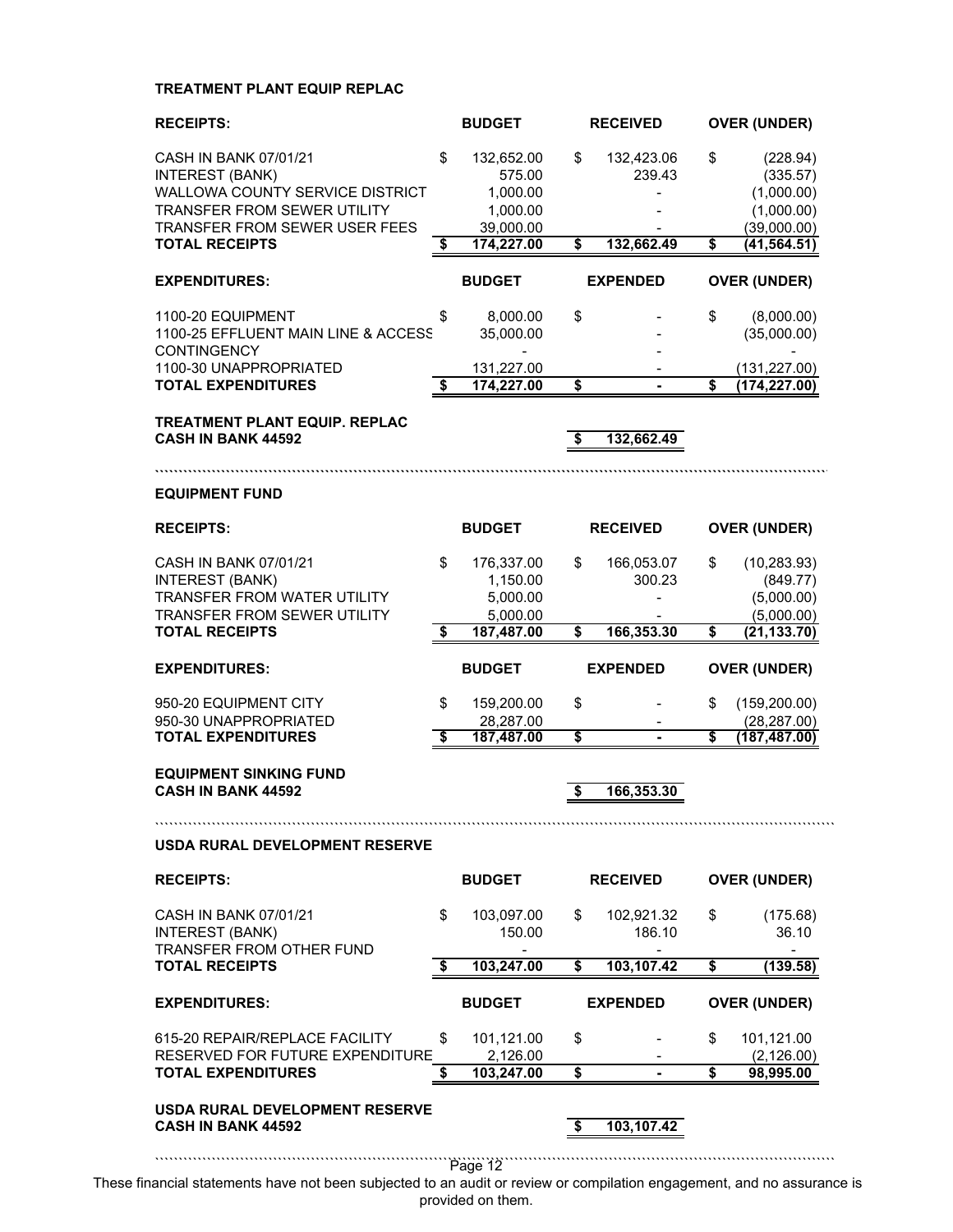**WATER BOND SERIES 1994**

| <b>RECEIPTS:</b>                                                                                                                                     | <b>BUDGET</b>                          |                                                                 |                               | <b>RECEIVED</b>                    |                                            | <b>OVER (UNDER)</b>                                                        |  |  |
|------------------------------------------------------------------------------------------------------------------------------------------------------|----------------------------------------|-----------------------------------------------------------------|-------------------------------|------------------------------------|--------------------------------------------|----------------------------------------------------------------------------|--|--|
| CASH IN BANK 07/01/21<br><b>INTEREST (BANK)</b><br><b>TRANSFER FROM WATER FUND</b>                                                                   | \$                                     | 330.00<br>300.00<br>61,709.00                                   | \$                            | 494.46<br>0.89                     | \$                                         | 164.46<br>(299.11)<br>(61, 709.00)                                         |  |  |
| <b>TOTAL RECEIPTS</b>                                                                                                                                | $\overline{\boldsymbol{\mathfrak{s}}}$ | 62,339.00                                                       | \$                            | 495.35                             | \$                                         | (61, 843.65)                                                               |  |  |
| <b>EXPENDITURES:</b>                                                                                                                                 |                                        | <b>BUDGET</b>                                                   |                               | <b>EXPENDED</b>                    |                                            | <b>OVER (UNDER)</b>                                                        |  |  |
| 620-20 BOND PRINCIPAL PAYMENT<br>620-21 BOND INTEREST PAYMENT<br>620-22 UNAPPROPRIATED ENDING BAL<br><b>TOTAL EXPENDITURES</b>                       | \$<br>\$                               | 30,472.00<br>31,237.00<br>630.00<br>62,339.00                   | \$<br>\$                      | $\blacksquare$                     | \$<br>$\overline{\boldsymbol{\mathsf{s}}}$ | (30, 472.00)<br>(31, 237.00)<br>(630.00)<br>(62, 339.00)                   |  |  |
| <b>WATER BOND SERIES 1994</b><br><b>CASH IN BANK 44592</b>                                                                                           |                                        |                                                                 | \$                            | 495.35                             |                                            |                                                                            |  |  |
| <b>OEDD WASTEWATER LOAN FUND</b>                                                                                                                     |                                        | Loan #G96004a<br>Loan #G96004b                                  |                               |                                    |                                            |                                                                            |  |  |
| <b>RECEIPTS:</b>                                                                                                                                     | <b>BUDGET</b>                          |                                                                 | <b>RECEIVED</b>               |                                    | <b>OVER (UNDER)</b>                        |                                                                            |  |  |
| CASH IN BANK 07/01/21<br><b>INTEREST (BANK)</b><br>PAYMENT FROM WLCSD<br><b>TRANSFER FROM SEWER FUND</b>                                             | \$                                     | 137,579.00<br>30,000.00<br>65,000.00                            | \$                            | 139,478.91<br>255.14<br>3,083.33   | \$                                         | 1,899.91<br>255.14<br>(26, 916.67)<br>(65,000.00)                          |  |  |
| <b>TOTAL RECEIPTS</b>                                                                                                                                | \$                                     | 232,579.00                                                      | $\overline{\mathbf{s}}$       | 142,817.38                         | $\overline{\mathbf{s}}$                    | (89, 761.62)                                                               |  |  |
| <b>EXPENDITURES:</b>                                                                                                                                 |                                        | <b>BUDGET</b>                                                   |                               | <b>EXPENDED</b>                    |                                            | <b>OVER (UNDER)</b>                                                        |  |  |
| 1200-20 PRINCIPAL PAYMENT<br>1200-21 INTEREST PAYMENT<br>1200-22 DEQ REQUIRED UPGRADES<br>1200-23 UNAPP. ENDING BALANCE<br><b>TOTAL EXPENDITURES</b> | \$<br>\$                               | 66,771.00<br>17,314.00<br>45,000.00<br>103,494.00<br>232,579.00 | \$<br>$\overline{\mathbf{s}}$ | 77,318.91<br>6,767.09<br>84,086.00 | \$<br>\$                                   | 10,547.91<br>(10, 546.91)<br>(45,000.00)<br>(103, 494.00)<br>(148, 493.00) |  |  |
| <b>OEDD WASTEWATER LOAN FUND</b><br><b>CASH IN BANK 44592</b>                                                                                        |                                        |                                                                 | \$                            | 58,731.38                          |                                            |                                                                            |  |  |

Page 13 These financial statements have not been subjected to an audit or review or compilation engagement, and no assurance is provided on them.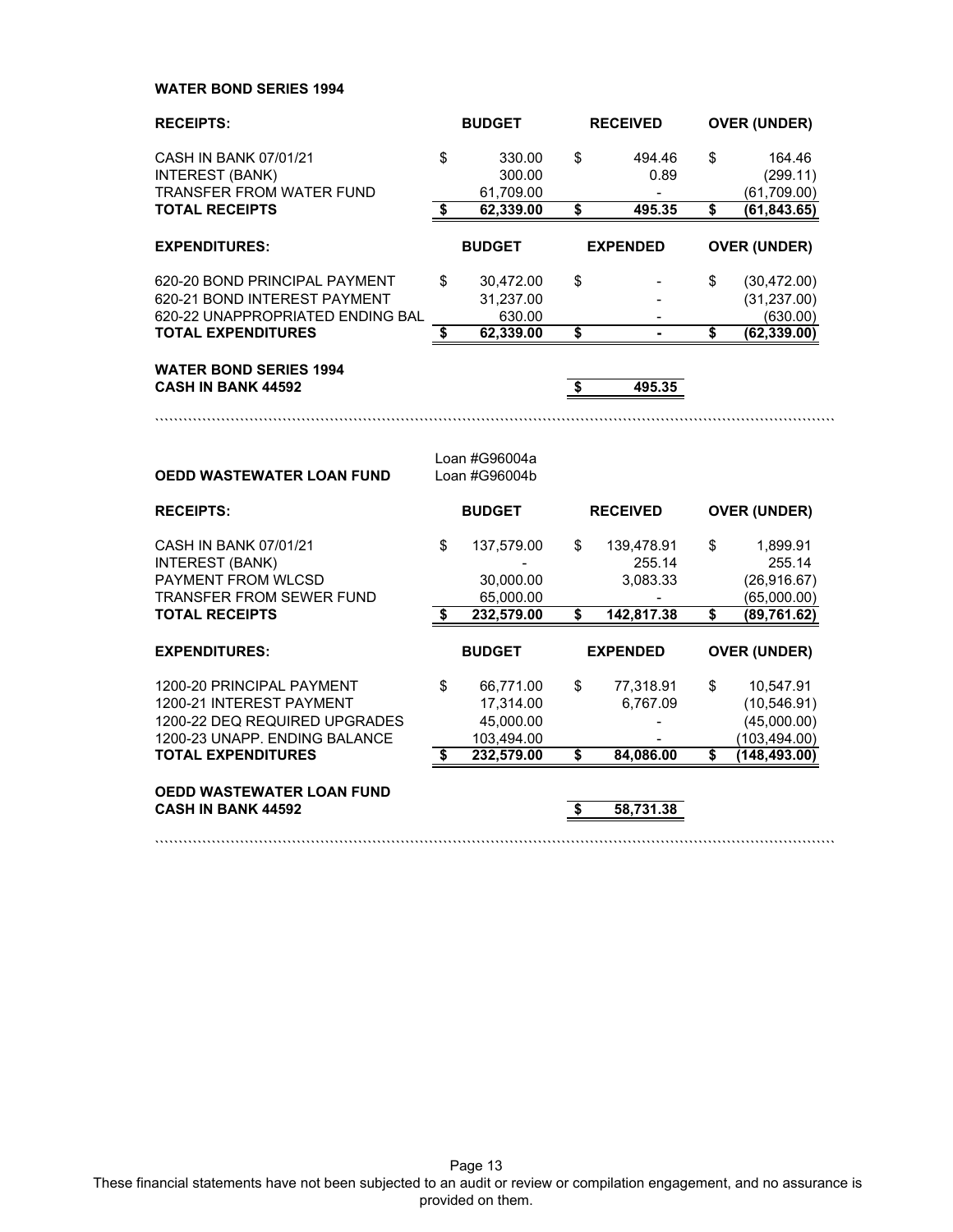### **CITY HALL BUILDING FUND/RR PROPERTY PURCHASE**

| <b>RECEIPTS:</b>                                            | <b>BUDGET</b>                | <b>RECEIVED</b>  |    | <b>OVER (UNDER)</b>        |
|-------------------------------------------------------------|------------------------------|------------------|----|----------------------------|
| CASH IN BANK 07/01/21<br><b>GRANTS</b>                      | \$<br>108,495.00             | \$<br>108,257.97 | \$ | (237.03)                   |
| <b>INTEREST</b>                                             | 1.437.00                     | 195.75           |    | (1,241.25)                 |
| <b>TRANSFER FROM GENERAL</b>                                | 5,000.00                     |                  |    | (5,000.00)                 |
| <b>TOTAL RECEIPTS</b>                                       | \$<br>114,932.00             | \$<br>108,453.72 | S  | (6,478.28)                 |
| <b>EXPENDITURES:</b>                                        | <b>BUDGET</b>                | <b>EXPENDED</b>  |    | <b>OVER (UNDER)</b>        |
| 910-20 CITY HALL BUILDING<br>910-21 EQUIP, BUILDING/RR SHOP | \$<br>50,000.00<br>60,000.00 | \$               | \$ | (50,000.00)<br>(60,000.00) |
| 910-30 UNAPPROPRIATED<br><b>TOTAL EXPENDITURES</b>          | \$<br>4,932.00<br>114.932.00 | \$               | \$ | (4,932.00)<br>(114.932.00) |

**```````````````````````````````````````````````````````````````````````````````````````````````````````````````````````````````````````````````**

**CITY HALL BUILDING FUND/RR PROPERTY PURCHASE CASH IN BANK 44592 \$ 108,453.72**

#### **MAIN STREET MAINTENANCE FUND**

| <b>RECEIPTS:</b>                    |    | <b>BUDGET</b> |    | <b>RECEIVED</b> |    | <b>OVER (UNDER)</b> |  |
|-------------------------------------|----|---------------|----|-----------------|----|---------------------|--|
| CASH IN BANK 07/01/21               | \$ | 25,079.00     | \$ | 25,119.88       | \$ | 40.88               |  |
| <b>INTEREST</b>                     |    | 287.00        |    | 48.84           |    | (238.16)            |  |
| <b>TRANSIENT LODGING TAX</b>        |    | 40,000.00     |    | 36,928.14       |    | (3,071.86)          |  |
| REIMBURSEMENT/OTHER                 |    | 20,200.00     |    |                 |    | (20, 200.00)        |  |
| <b>TRANSFER FROM GENERAL</b>        |    | 20,000.00     |    |                 |    | (20,000.00)         |  |
| <b>TOTAL RECEIPTS</b>               |    | 105,566.00    | \$ | 62,096.86       | \$ | (43,469.14)         |  |
|                                     |    |               |    |                 |    |                     |  |
| <b>EXPENDITURES:</b>                |    | <b>BUDGET</b> |    | <b>EXPENDED</b> |    | <b>OVER (UNDER)</b> |  |
| 920-01 PERSONAL SERVICES            | \$ | 20,000.00     | \$ | 7,040.68        | \$ | (12, 959.32)        |  |
| 920-02 PAYROLL COST                 |    | 6,600.00      |    | 1,535.99        |    | (5,064.01)          |  |
| 920-03 LANDSCAPING                  |    | 3,000.00      |    |                 |    | (3,000.00)          |  |
| 920-04 COMMUNITY CHRISTMAS          |    | 1,000.00      |    | 38.85           |    | (961.15)            |  |
| 920-05 TREE MAINTENANCE             |    | 20,000.00     |    | 15,800.00       |    | (4,200.00)          |  |
| 920-07 INSURANCE                    |    | 2,500.00      |    |                 |    | (2,500.00)          |  |
| 920-10 REPAIRS AND MAINTENANCE      |    | 5,000.00      |    | 1,616.48        |    | (3,383.52)          |  |
| 920-11 MAIN ST LIGHTS/UTILITIES     |    | 4,000.00      |    | 89.94           |    | (3,910.06)          |  |
| 920-12 BRONZE CLEANING              |    | 2,500.00      |    |                 |    | (2,500.00)          |  |
| 920-13 HOLIDAY DECORATIONS          |    | 250.00        |    | 54.93           |    | (195.07)            |  |
| 920-14 IRRIGATION MAIN LINE REPAIRS |    | 4,000.00      |    | 1,517.46        |    | (2,482.54)          |  |
| 920-30 UNAPPROPRIATED               |    | 16,716.00     |    |                 |    | (16, 716.00)        |  |
| 920-15 MAIN STREET LIGHT POSTS      |    | 20,000.00     |    |                 |    | (20,000.00)         |  |
| <b>TOTAL EXPENDITURES</b>           | S  | 105,566.00    | \$ | 27.694.33       | \$ | (57,871.67)         |  |
| <b>MAIN STREET MAINTENANCE FUND</b> |    |               |    |                 |    |                     |  |
| <b>CASH IN BANK 44592</b>           |    |               | S. | 34.402.53       |    |                     |  |
|                                     |    |               |    |                 |    |                     |  |

Page 14 These financial statements have not been subjected to an audit or review or compilation engagement, and no assurance is provided on them.